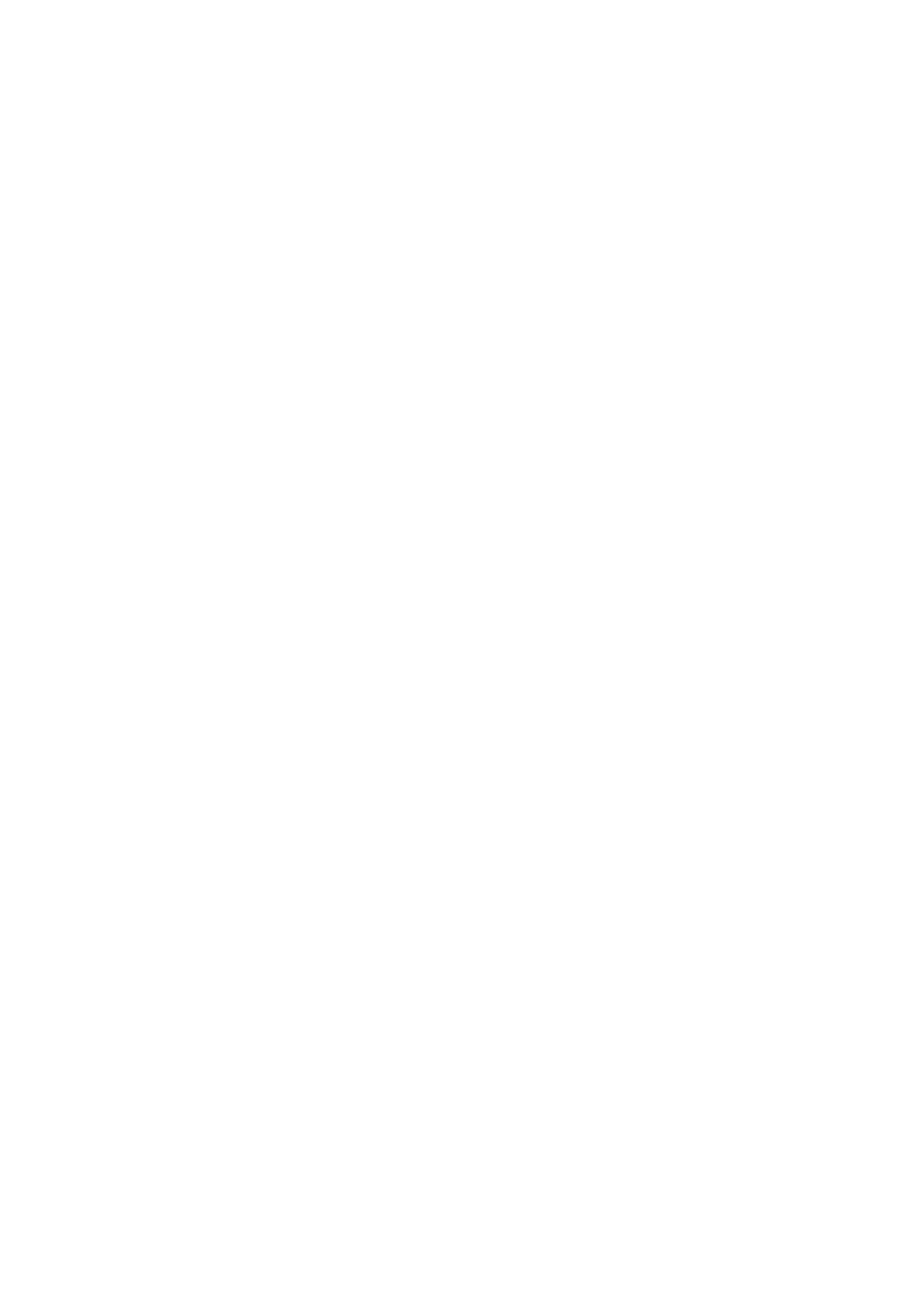## And now, the Ukraine shock

Monetary Dialogue Papers June 2022

#### **Abstract**

The Ukraine shock comes at a most inconvenient time, when the inflation surge generated by the recovery from the pandemic requires urgent attention. The Eurosystem must proceed with policy normalisation, raising interest rates and shrinking its balance sheet, which can trigger financial instability. Defining and communicating its strategy is essential.

This paper was provided by the Policy Departmentfor Economic, Scientific and Quality of Life Policies at the request of the committee on Economic and Monetary Affairs (ECON) ahead of the Monetary Dialogue with the ECB President on 20 June 2022.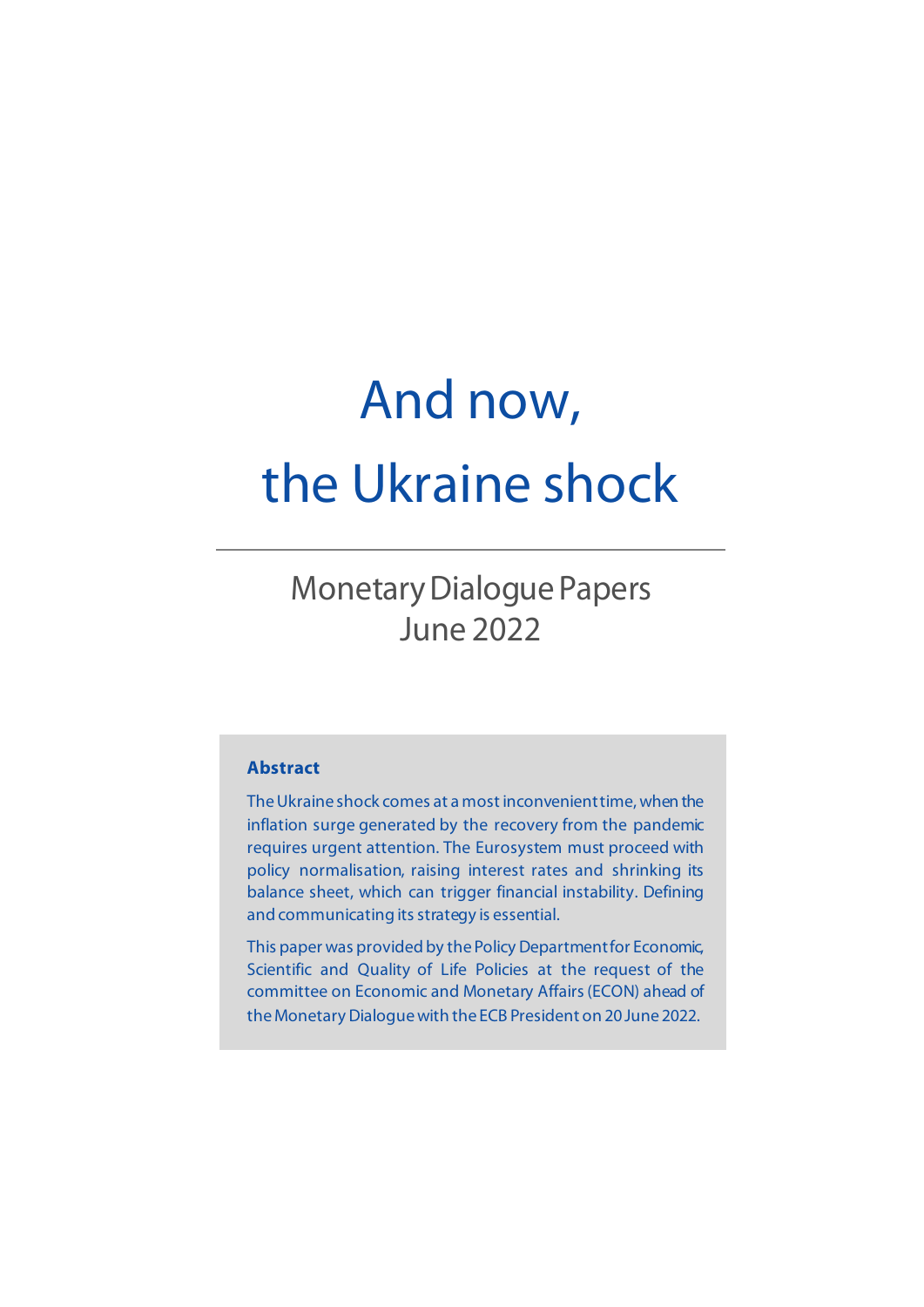This document was requested by the European Parliament's committee on Economic and Monetary Affairs (ECON).

#### **AUTHOR**

Charles WYPLOSZ, The Graduate Institute, Geneva

#### **ADMINISTRATORRESPONSIBLE**

Drazen RAKIC

**EDITORIAL ASSISTANT** Catherine NAAS

**LINGUISTIC VERSIONS**

Original: EN

#### **ABOUT THE EDITOR**

Policy departments provide in-house and external expertise to support European Parliament committees and other parliamentary bodies in shaping legislation and exercising democratic scrutiny over EU internal policies.

To contact the Policy Department or to subscribe for email alert updates, please write to: Policy Department for Economic, Scientific and Quality of Life Policies European Parliament L-2929 - Luxembourg Email[: Poldep-Economy-Science@ep.europa.eu](mailto:Poldep-Economy-Science@ep.europa.eu)

Manuscript completed: May 2022 Date of publication: June 2022 © European Union, 2022

This document was prepared as part of a series on "War in Ukraine: implications for the ECB", available on the internet at: <https://www.europarl.europa.eu/committees/en/econ/econ-policies/monetary-dialogue>

Follow the Monetary Expert Panel on Twitter[: @EP\\_Monetary](https://twitter.com/EP_Monetary)

#### **DISCLAIMERAND COPYRIGHT**

The opinions expressed in this document are the sole responsibility of the authors and do not necessarily represent the official position of the European Parliament.

Reproduction and translation for non-commercial purposes are authorised, provided the source is acknowledged and the European Parliament is given prior notice and sent a copy.

For citation purposes, the publication should be referenced as: Wyplosz, C., *And now the Ukraine shock*, Publication for the committee on Economic and Monetary Affairs, Policy Department for Economic, Scientific and Quality of Life Policies, European Parliament, Luxembourg, 2022.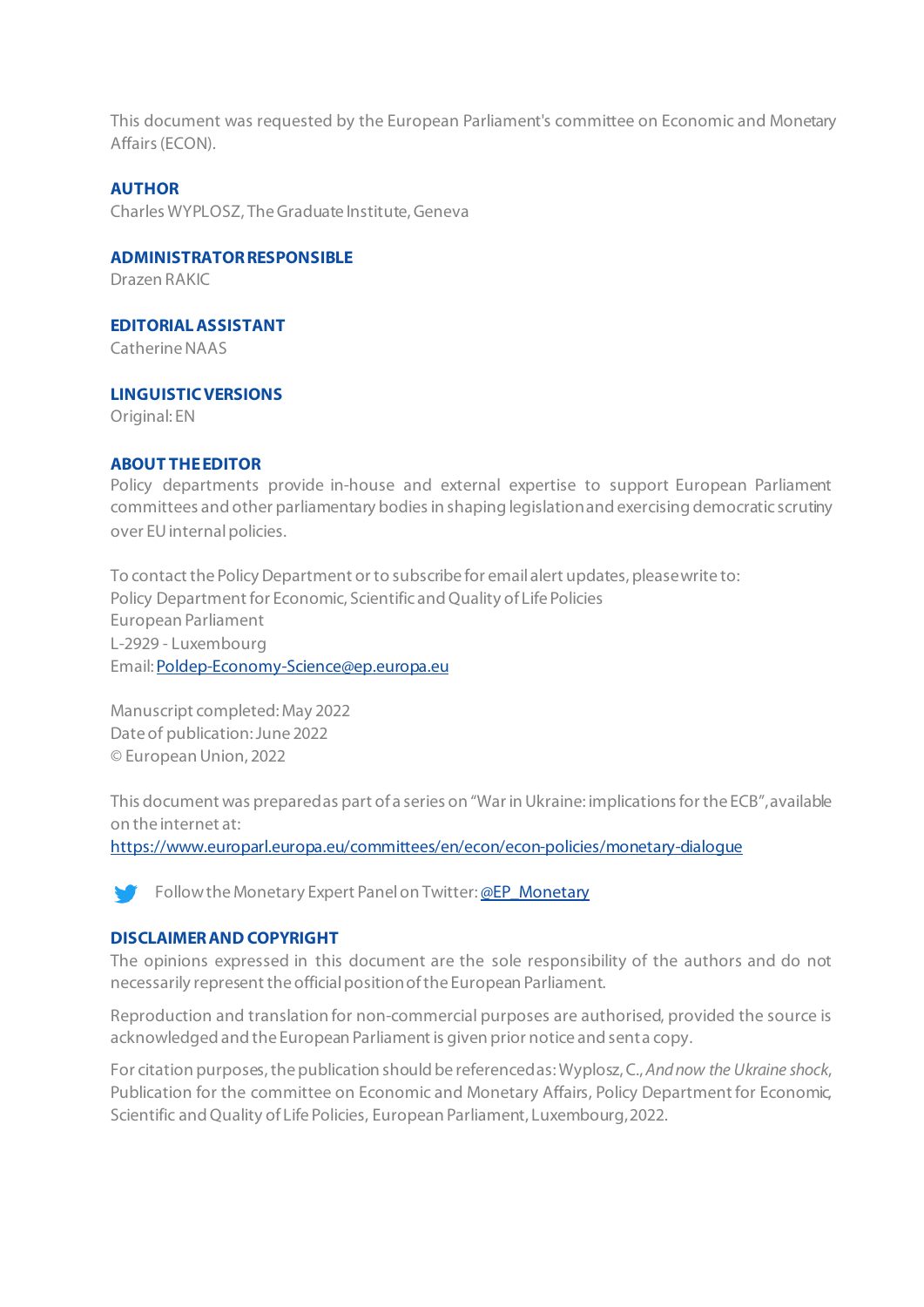|                              | <b>CONTENTS</b>                                                     |    |  |
|------------------------------|---------------------------------------------------------------------|----|--|
| <b>LIST OF ABBREVIATIONS</b> | 4                                                                   |    |  |
| <b>LIST OF FIGURES</b>       | 5                                                                   |    |  |
| <b>EXECUTIVE SUMMARY</b>     |                                                                     |    |  |
| 1.                           | <b>INTRODUCTION</b>                                                 | 7  |  |
| 2.                           | THE ECONOMIC NATURE OF THE UKRAINE SHOCK                            | 8  |  |
|                              | Both supply and demand<br>2.1.                                      | 8  |  |
|                              | 2.2. Sanctions on oil and gas                                       | 10 |  |
| 3.                           | <b>BAD TIMING?</b>                                                  | 11 |  |
|                              | The pandemic and its recovery<br>3.1.                               | 11 |  |
|                              | The older shocks<br>3.2.                                            | 11 |  |
| 4.                           | <b>IMPLICATIONS FOR MONETARY POLICY</b>                             | 13 |  |
|                              | Principles meet reality<br>4.1.                                     | 13 |  |
|                              | An incomplete monetary strategy<br>4.2.                             | 14 |  |
|                              | Confusion about where the policy interest rates are heading<br>4.3. | 15 |  |
|                              | Quantitative tightening and financial stability<br>4.4.             | 16 |  |
| 5.                           | <b>IMPLICATIONS FOR FISCAL POLICY</b>                               | 18 |  |
| 6.                           | <b>ASYMMETRIES</b>                                                  | 20 |  |
| 7.                           | THE EXCHANGE RATE AND INTERNATIONAL ISSUES                          | 21 |  |
| 8.                           | <b>CONCLUSION</b>                                                   | 22 |  |
|                              | <b>REFERENCES</b><br>23                                             |    |  |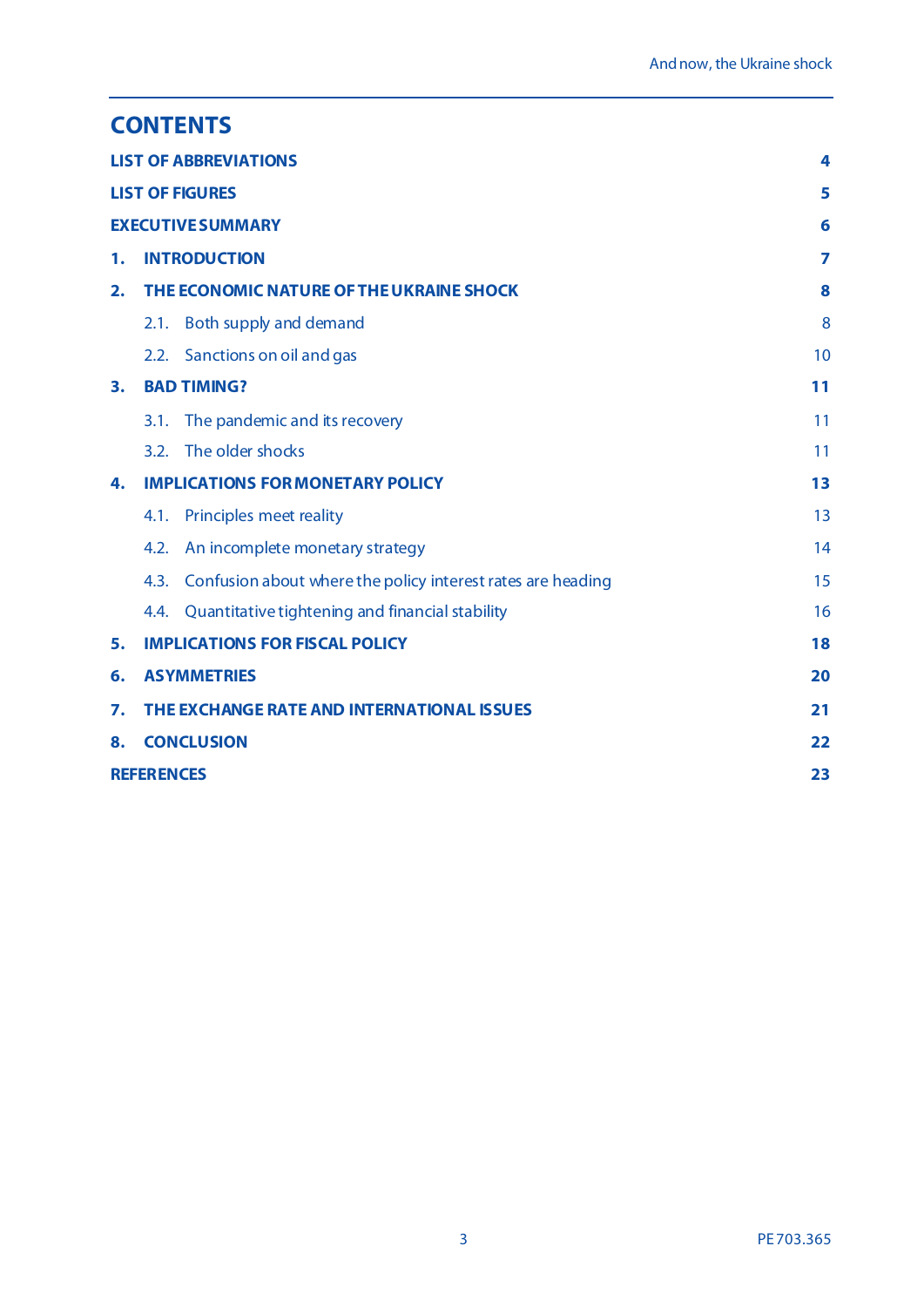#### <span id="page-5-0"></span>**LIST OF ABBREVIATIONS**

| <b>APP</b>  | Asset purchase programme              |
|-------------|---------------------------------------|
| <b>ECB</b>  | European Central Bank                 |
| EU          | <b>European Union</b>                 |
| <b>GDP</b>  | Gross domestic product                |
| <b>HICP</b> | Harmonised index of consumer prices   |
| <b>LNG</b>  | Liquefied natural gas                 |
| <b>NGEU</b> | <b>Next Generation EU</b>             |
| <b>OMT</b>  | <b>Outright Monetary Purchases</b>    |
| <b>PEPP</b> | Pandemic emergency purchase programme |
| QE          | Quantitative easing                   |
| QT          | Quantitative tightening               |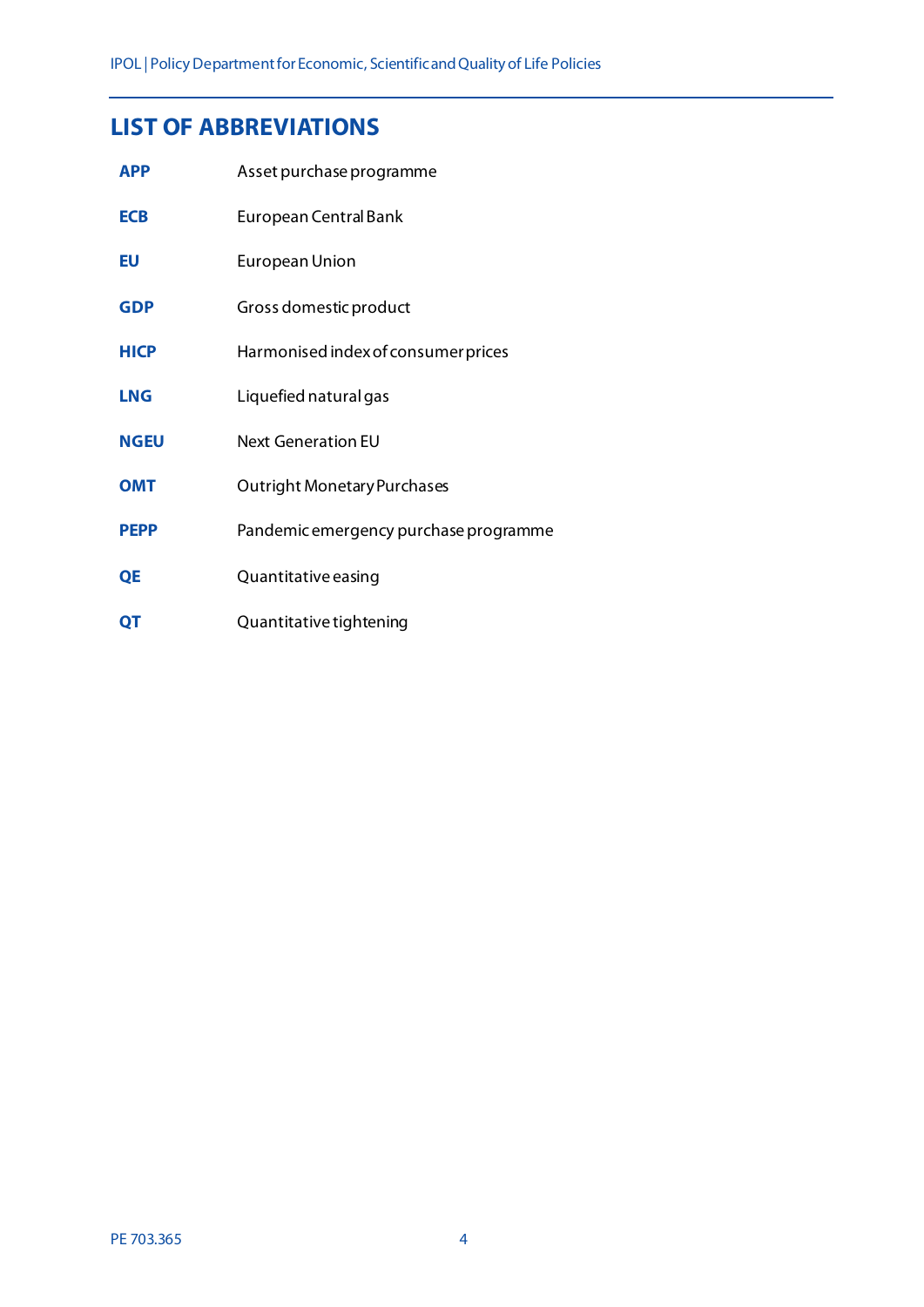## <span id="page-6-0"></span>**LIST OF FIGURES**

| Figure 1. | Increase in HICP Energy - March 2022 relative to previous year (%)        | 8               |
|-----------|---------------------------------------------------------------------------|-----------------|
| Figure 2. | Increase in HICP inflation, headline and core                             | 9               |
| Figure 3. | Consumer confidence indicator                                             | 10 <sup>°</sup> |
| Figure 4. | Forecasts for the euro area of the Ukraine shock (% per annum)            | 14              |
| Figure 5. | Europe area yield curve for AAA bonds (as of 12 May 2022)                 | 15              |
| Figure 6. | The Eurosystem's monetary base and the stock of bank loans (EUR billions) | 16              |
| Figure 7. | Eurosystem holdings of gross public debts                                 | 19              |
| Figure 8. | Nominal and real effective exchange rates (Index: 2010 = 100)             | 21              |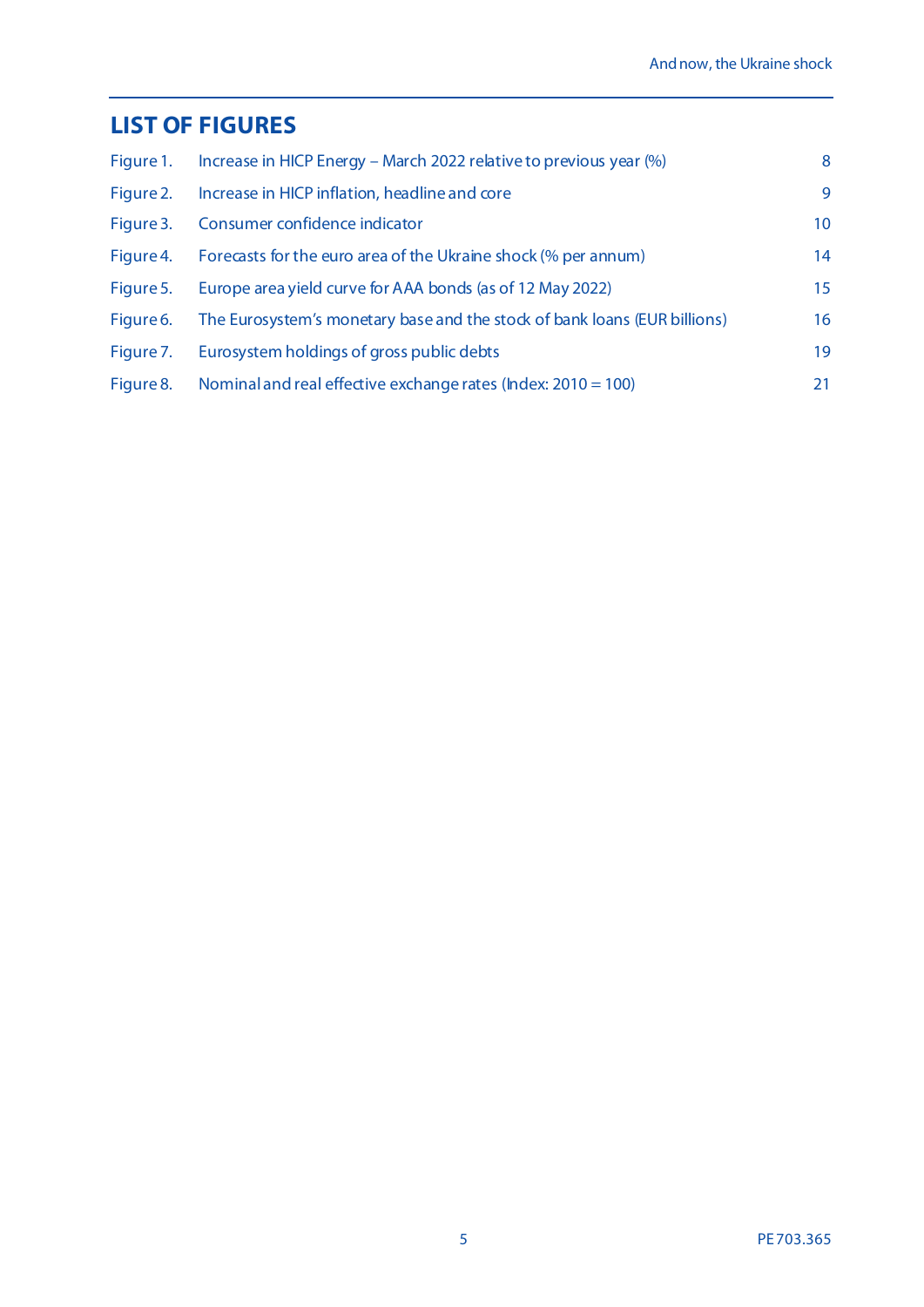#### <span id="page-7-0"></span>**EXECUTIVE SUMMARY**

- **For the European economies, the Ukraine invasion affects both supply and demand**. The increase in oil, gas and food prices is an inflationary and contractionary supply shock. The likely weakness of consumption and investment expenditures is a deflationary and contractionary demand shock.
- **We do not know yet which effect will be larger**. We observe a rapid increase in inflation while overall activity has not declined much, yet. Sanctions on Russia are still evolving and counter sanctions by Russia are gradually and selectively phased in, so that much can change in the coming weeks and months.
- **The Ukraine shock hit at a time when the effects of the pandemic shock were still filtering through**. Disentangling the impacts of each of these shocks is nearly impossible, so that interpreting the data is very hazardous.
- **The standard principle is that monetary policy should not attempt to deal with the direct impact of a supply shock**. It should be used to stunt the secondary impact through the wage and price spiral. This requires keeping expectations well anchored, which calls for precise central bank communication. Given the conjunction of both pandemic and Ukraine shocks, this is highly challenging, especially now that we observe the secondary impact of the pandemic shock.
- **Normally, monetary policy is expected to alleviate a demand shock, but the ECB has run out of instruments**. In addition, the ECB has finally accepted that the inflation surge generated by the recovery from the pandemic is not temporary and needs to be dealt with. This provides the longawaited opportunity to normalise monetary policy, and this opportunity should not be missed. This implies that the task to deal with the demand shock should be borne by national fiscal policies, even though it comes at a time when budget deficits are unusually large.
- **The Ukraine shock is highly asymmetric, affecting more some countries than others and, within each country, more some people and firms than others**. Furthermore, some governments are already highly indebted, which raises the spectre of instability and financial fragmentation within the euro area. Monetary policy normalisation stands to heighten the risk, as interest rates rise and the reduction of the Eurosystem'sbalance sheet will result in sales of public bonds.
- **Both the Eurosystem and governments need to anticipate financial instability and fragmentation**. The ECB should not give up on fighting inflation and reducing its balance sheet, but it should be prepared to provide support to governments under duress, using previous instruments like OMT and PEPP. The governments need to consider mutual support, possibly extending NGEU. Communicating intentions can play a major stabilising role.
- **Current expectations of how far the interest rates will have to rise seem far too modest**. In order to avoid future bad surprises and attendant instability, the ECB ought to define and clarify its intentions, and let it be known.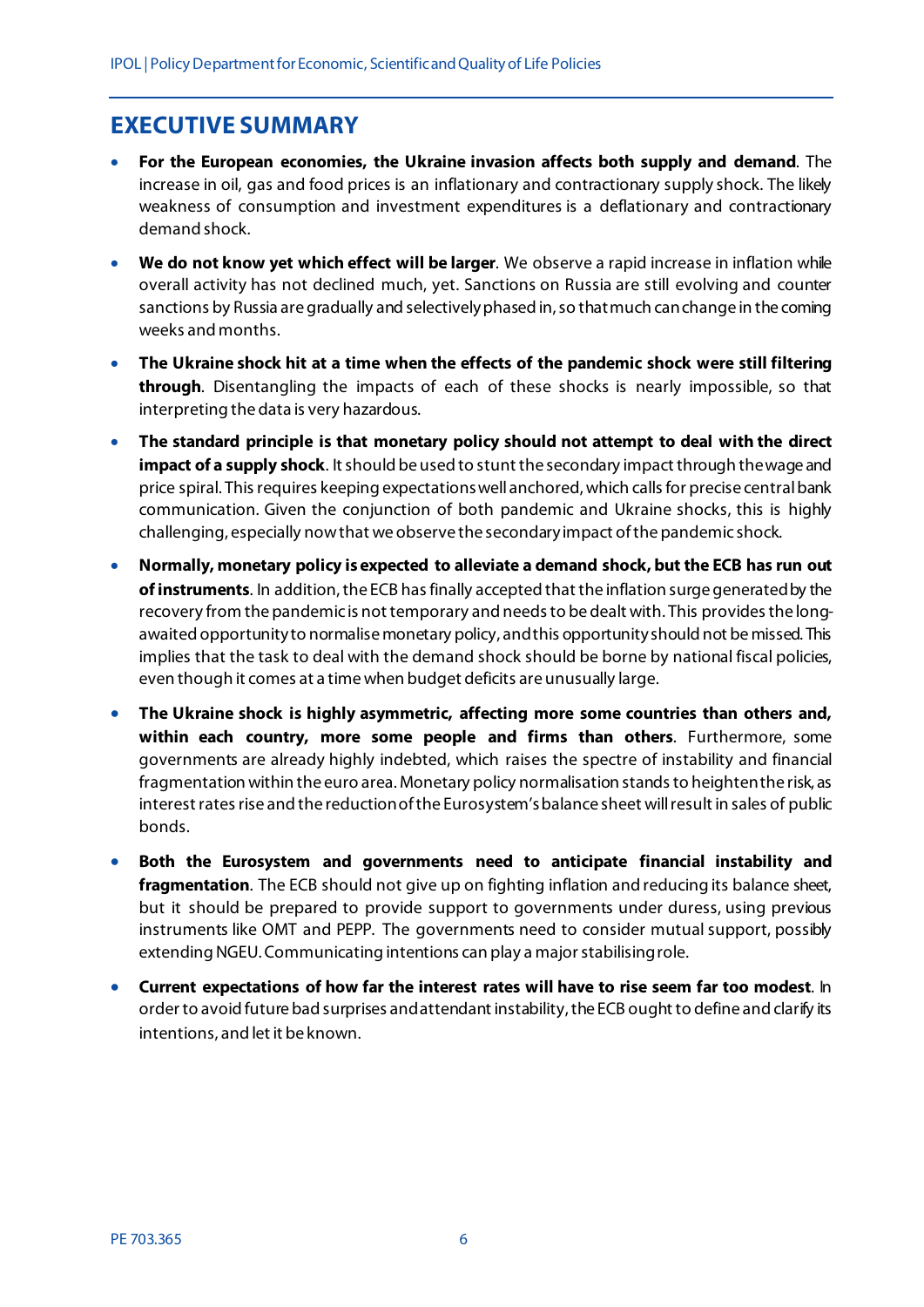### <span id="page-8-0"></span>**1. INTRODUCTION**

The first ten years of the European Central bank (ECB) were the easy years: there was no serious shock or challenge. Then, over the next fifteen years, the euro area has faced an unprecedented series of seriously adverse shocks: the global financial crisis, the European debt crisis, the COVID-19 pandemic and now the invasion of Ukraine. These shocks have accumulated increasingly fast so that the economy had not fully recovered from the previous one when the next one hit. Ordinary people are dazzled and policymakers are overwhelmed.

The invasion of Ukraine by Russia is first and foremost a major geopolitical event and an unfolding humanitarian disaster, which can spread to many countries in Europe and beyond. It also has important economic implications. Poorer countries are particularly exposed to higher food and oil prices, with little or no way to protect their populations. In Europe too, the Ukraine shock is pushing the prices of several products sharply up, just as the recovery from the pandemic is already fuelling a surge of inflation. It is also likely to reduce growth as consumers react to rising uncertainty by cutting spending. This evolution presents the ECB with a new challenge. As it debates its policy to deal with the postpandemic inflation surge, the Ukraine shock worsens the trade-offs under consideration:

- How to calibrate the interest increases when it is not known whether the inflation surge will spontaneously end or whether there already is a spiral under way?
- How quickly should the asset purchase programme (APP) be withdrawn so that quantitative easing (QE) is replaced with quantitative tightening (QT), raising the risk of triggering financial instability?
- In particular, how careful should the ECB be about the impact of its actions on debt sustainability and the risk of fragmentation withing the euro area?

There is no clear answer to any of these questions, because of the extreme level of uncertainty. Some uncertainties arise because of the lack of experience with the situation (the end of a decade of stubbornly low inflation, the post-pandemic inflation surge, the war in Ukraine) and with the policies under consideration (QT and, more generally, the normalisation of monetary policy). In addition, the traditional fears of financial market reactions to uncertainty itself weigh on policy options. The Ukraine war is the next shock, with its own implications and uncertainties.

This paper starts with a characterisation of the economic impact of the war in Ukraine. Of course, we do not know how this conflict will evolve nor how long it will last, which means that any assessment is highly premature. It is hoped, though, that the characterisation is robust. The next section draws the implications of the fact that the Ukraine shock is coming at a time when the economies have not yet exited the COVID-19 shock –which may not be over yet. The following three sections are dedicated to the policy implications. Section 4 looks at monetary policy, Section 5 at fiscal policies inasmuch as they interfere with monetary policy, while Section 6 focuses on asymmetries across people and across countries. Section 7 considers the so far mild exchange rate effects. Section 8 concludes.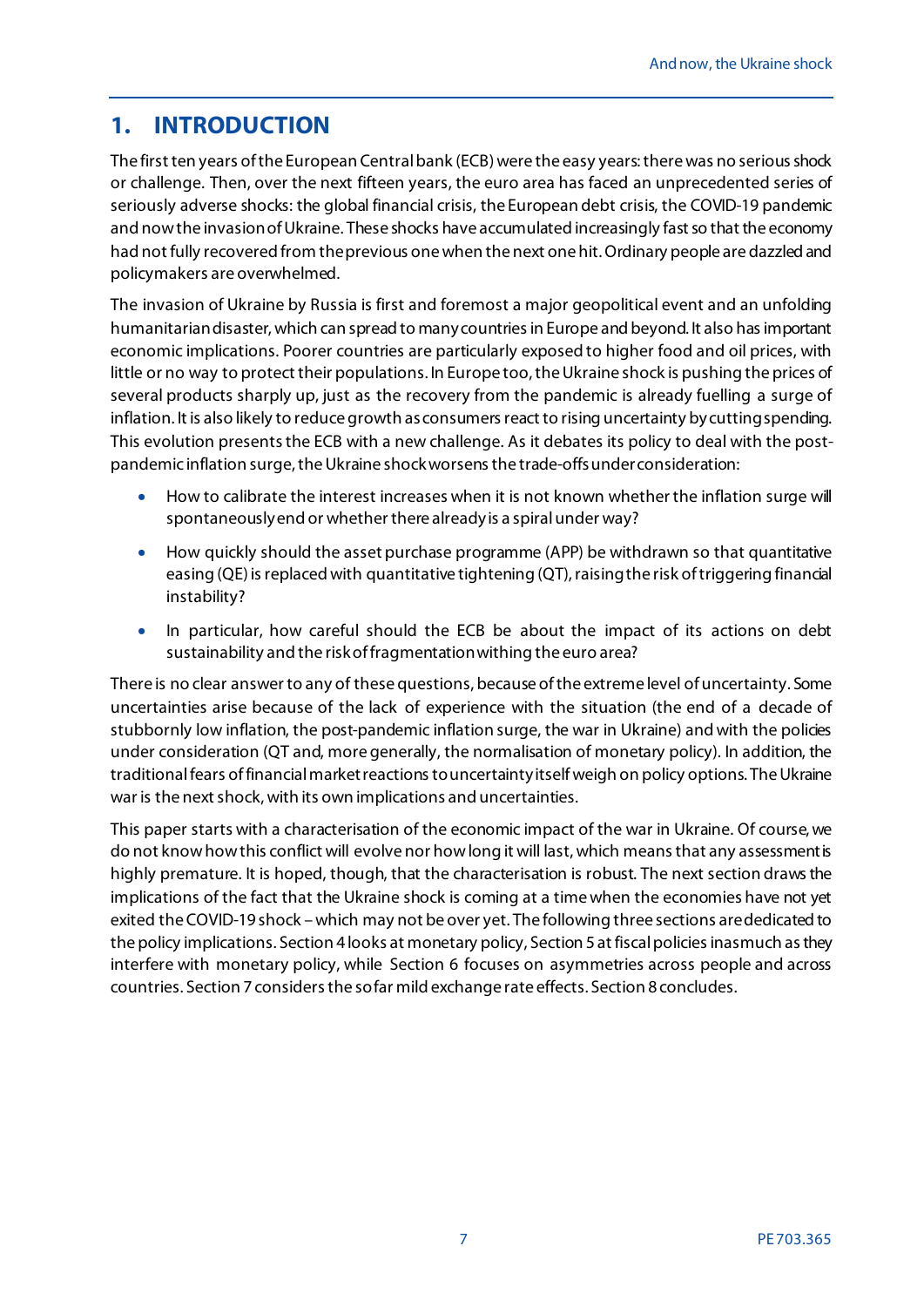## <span id="page-9-0"></span>**2. THE ECONOMIC NATURE OF THE UKRAINE SHOCK**

#### <span id="page-9-1"></span>**2.1. Both supply and demand**

The war in Ukraine triggers three main categories of economic effects: (1) It is a supply shock, which raises inflation and reduces growth; (2) It is likely to reduce demand; (3) It will also affect national budgets.

The supply shock is driven by sharp increases in oil, gas and other commodities prices. In fact, it started September 2021, before the invasion, when Russia slowed down deliveries of oil and gas not guaranteed by long-term contracts. This is when prices started to rise. The open conflict has now stopped these deliveries. Embargoes imposed as part of sanctions and Russia's pre-emptive suspension of deliveries have further driven prices up sharply[. Figure 1](#page-9-2) shows that, by the end of March, energy prices faced by final consumers have increased by some 50% on average in the euro area. The wide variation across countries likely reflects measures taken to reduce the pass-through from wholesale to retail markets through subsidies or caps.



<span id="page-9-2"></span>**Figure 1. Increase in HICP Energy – March 2022 relative to previous year (%)**

Source: Eurostat.

Such a sharp increase in energy prices produces widespread effects, resulting in higher inflation and reduced growth. The higher prices of energy directly affect the consumer price index and generate further effects that eventually surface in final consumption. As they face higher production costs, firms will tend to increase their own prices, further adding to inflation. If they cannot recoup the costs, some firms may reduce their activities. This could be the end of the story, as reflected in initial assessments that the inflation surge would be temporary and accompanied by a modest growth slowdown. Even if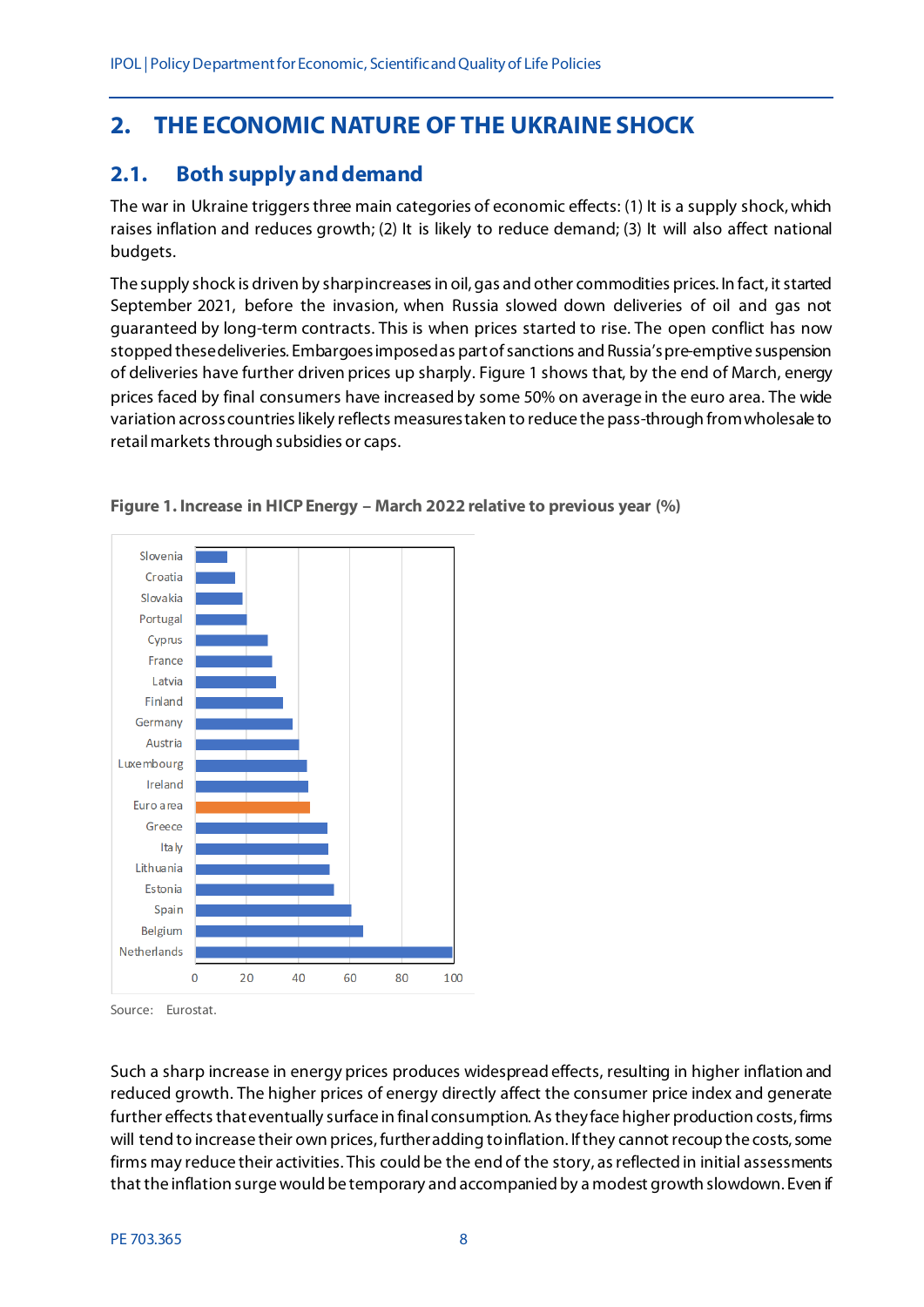energy prices stop growing and stabilise at their new higher level, employees will have suffered losses in their purchasing power. They are likely to press for wage increases, which would further raise production costs and incite firms to increase prices. These secondary effects stand to trigger the muchfeared wage-price spiral that stands to transform a one-off energy price increase into persistent inflation[. Figure 2](#page-10-0) shows that headline inflation has reached 7.4% by April 2022 in comparison a year before (more on core inflation below).

<span id="page-10-0"></span>**Figure 2. Increase in HICPinflation, headline and core**



January 2018-April 2021 (% over 12 months)

Source: Eurostat.



There is also a demand side to the story. A war on European soil is a worrisome event, including the potential that the armed conflict spills over beyond Ukraine. This is confirmed by the Commission's May survey of consumers' confidence, displayed in [Figure 3.](#page-11-1) Confidence has markedly declined in March, followed by a very small recovery in May. Obviously, the situation is volatile. As is often the case, there may be a succession of bad and good news regarding consumers' confidencebut current levels are similar to those seen during the pandemic. Concerned consumers spend less, and they spend differently, typically shunning durable goods. When consumption declines, or is just volatile, firms slow down their own purchases of productive equipment. Such a demand shock is contractionary and is expected to gradually reduce inflation.

Summarising, the supply shock predicts a rapid increase in inflation followed by a gradual reduction in growth while the demand shock implies a fall in growth and a gradual decline of inflation. All in all, therefore, growth should be durably reduced while inflation is expected to surge and then decline over time. The relative sizes of the two shocks will matter, but it is too early to assess this issue as the situation is far from settled. The sanctions concerning oil and gas are continuously evolving, as is the military situation that affects consumer confidence.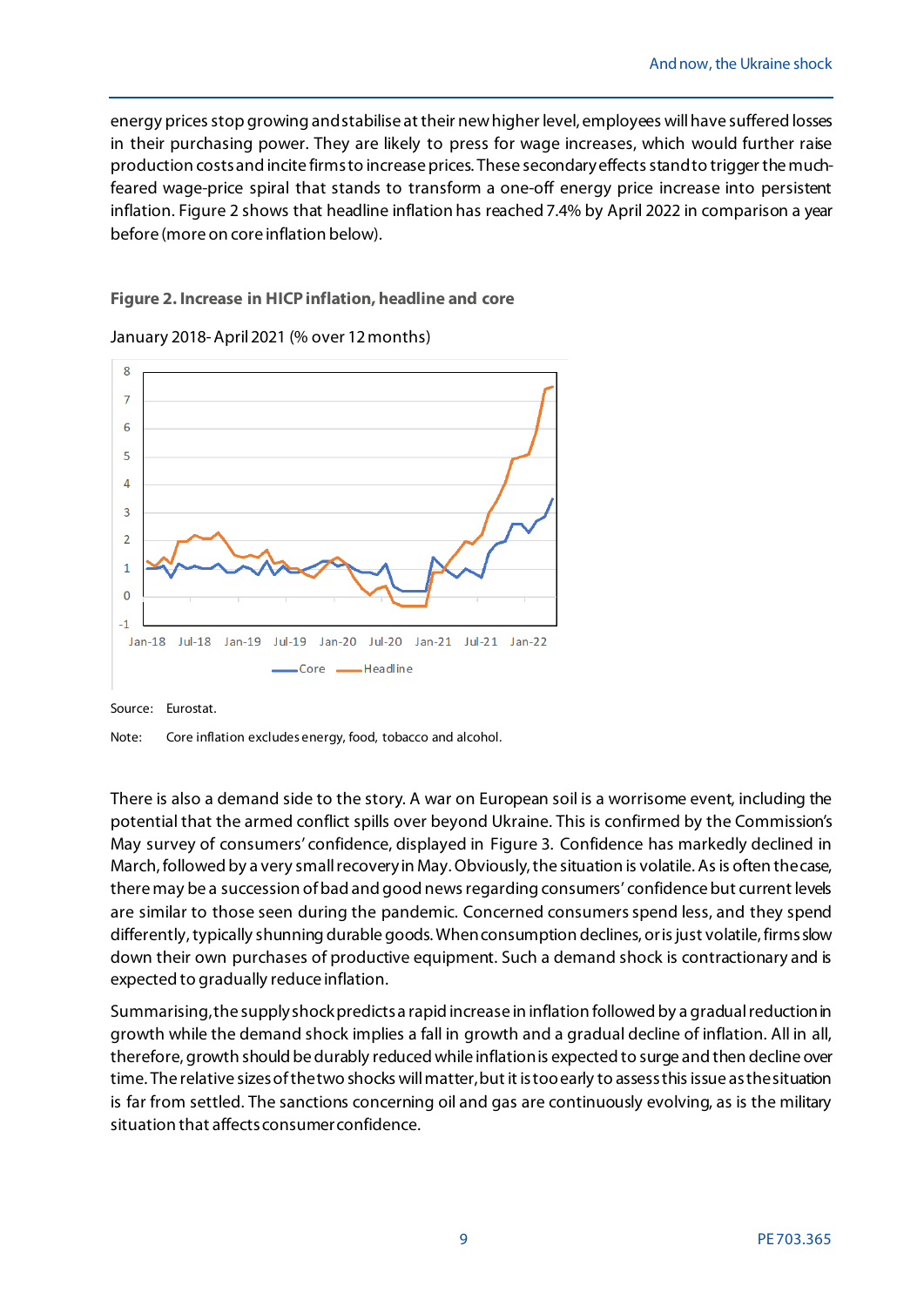<span id="page-11-1"></span>



Source: European Commission.

#### <span id="page-11-0"></span>**2.2. Sanctions on oil and gas**

The nature of the sanctions also matters. Currently, Europe is focusing on reducing its imports of oil and gas, while Russia has started to cut deliveries of gasto some countries. Europe is therefore looking for alternative sources, which contributes to higher prices. However, Russia is also looking for alternative customers, including large countries like China and India, which can bargain for lower prices. Absent delivery issues, a plausible outcome would have Russia sending more oil and gas to non-European countries, which would imply an equivalent re-routing of oil and gas from these countries to Europe, with limited overall price effect. (The re-routing would probably be based on higher prices in Europe and lower prices elsewhere.) However, while re-routing oil tankers is fairly straightforward, Europe receives much of its gas from Russia through pipelines and Russia does not have a significant possibility to expand pipeline gas deliveries to potential new customers. Liquefied natural gas (LNG) could be re-routed like oil, but the existing equipments(ships, LNG stations) cannot be expanded fast. Until they are, Europe will have to pay higher prices to scrap as much LNG as possible from other producers, while Russia will have few possibilities to send its gas to alternative customers and therefore it will have no reason to cut its prices.

An alternative sanction, favoured by most economists, is to impose tariffs on oil and gas imports from Russia (Gros, 2022; Sturm, 2022). Tariffs are not a black-or-white measure like a purchase embargo. Under plausible assumption, a tariff will result in Russia's cutting its prices so that European consumers would face a smaller price increase than the tariffs. They would also benefit from lower prices than in the case of an embargo since the global supply would not decline as much since Russian oil and gas would remain available. Instead of paying a higher rent to Russia, income from tariffs would be collected by the European countries, partly paid by their own households and firms, but also partly by the Russian exporters when they reduce their prices.

The wild card is that Russia might decide to retaliate against the sanctions by unilaterally stopping all its exports, as it has already partially started to do. This would be very costly for Russia since it exports about 80% of its oil and gas to the countries currently imposing sanctions (the EU, the UK, Turkey, Japan). Such a global subtraction of deliveries would be very costly to oil and gas consumers around the world. As prices further rise and bottlenecks occur, the supply shock would be magnified.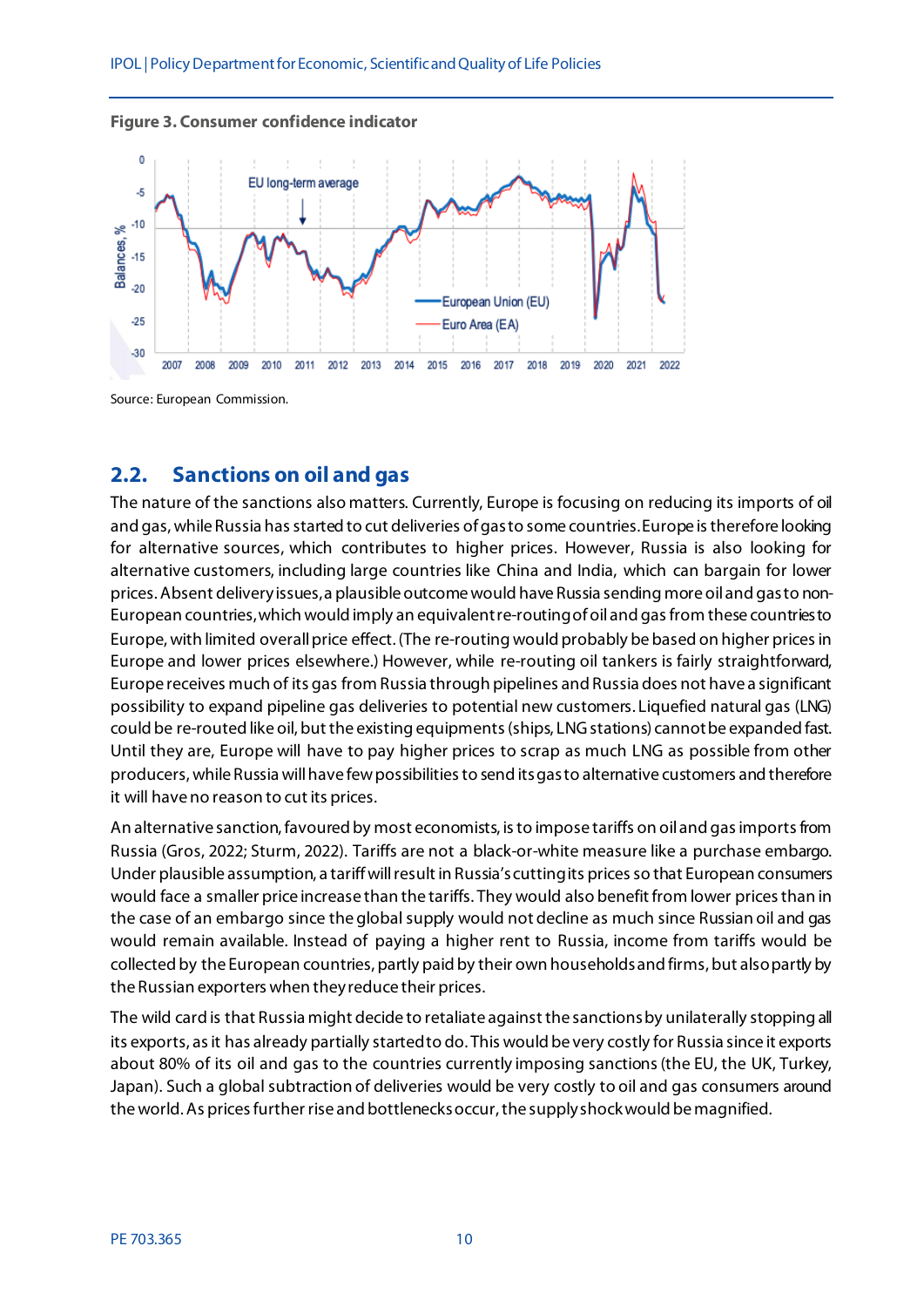## <span id="page-12-0"></span>**3. BAD TIMING?**

#### <span id="page-12-1"></span>**3.1. The pandemic and its recovery**

Coming on the steps of the pandemic, the shock is badly timed, just when the recovery was firming up. A new recession would prolong the misery of the last couple of years. The recovery has been accompanied by a sharp increase in inflation. Initially, most central banks have argued that the inflation surge would be temporary because it was the result of a very dynamic recovery, which was creating supply-chain bottlenecks that would be progressively erased. That argument was dubious, however, as it ignored the expansionary impact of fiscal expansions and of lax monetary policy. It also ignored the risk of a second round involving wage increases feeding into higher prices – the wage-price spiral. As unemployment has been declining in the wake of the recovery' rapid pace, the odds of a wage-spiral were quickly rising.

Just as central banks were recognising that "temporary" could be "persistent", the impact of the Ukraine shock is hurting employees and reinforcing thewage-price spira[l. Figure 1](#page-9-2) shows that headline inflation – measured by the increase in the consumer price index HICP – in the euro area took off in January 2021. The core price index – which excludes traditionally volatile prices and is seen as a more reliable indicator of inflation – remained quite stable until the end of the second semester of that year. Then, however, core inflation too started to rise relentlessly, indicating that the price hiking process was becoming more widely spread, and therefore unlikely to be temporary. The reason is that a new inflationary shock coming soon after the previous one increases the possibility that inflationary expectations rise. Indeed, Afunts et al. (2022) and Seiler (2022) respectively provide early evidence that the Ukraine shock has had a significant impact on inflation expectations of German consumers and Swiss firms. Importantly, this shift concerns inflation expectations for both the short and the long run. Since actual inflation is partly driven by expectations, which guide wage and price decisions, these results suggest that inflation is likely to be both higher and longer lasting.

### <span id="page-12-2"></span>**3.2. The older shocks**

By the time of the pandemic's outbreak, most countries had not yet fully recovered from the previous shocks, including the global financial crisis of 2008. Central banks in general, and the ECB in particular, still kept their interest rates at extremely low levels and had not significantly reduced their balance sheets. As a result, monetary policy was highly expansionary. Yet, inflation remained below target and banks were keeping massive excess reserves, even though the returns on these reserves were very low and even negative. Explanations for the persistence of low inflation in the face of the expansionary stance of monetary policies abound but remain debated.<sup>[1](#page-12-3)</sup>

Whatever the interpretation, monetary policies had not been normalised more than ten years after the global financial crisis when the pandemic hit. Eager to bring inflation up to their targets, the central banks could not cut their interest rates much further and essentially expanded their already bloated balance sheets. Even though these actions removed the spell of a financial crisis, their macroeconomic impact was at best limited.

Fortunately, governments have stepped in and managed to circumscribe the economic damage wrought by the pandemic. They could have been deterred by the high levels of public indebtedness inherited from the previous shocks, but the Next Generation EU (NGEU) programme and the ECB's pandemic emergency purchase programme (PEPP) alleviated the risk of a debt crisis. Thus, fiscal

1

<span id="page-12-3"></span>Wyplosz (2021b) provides a review of this debate.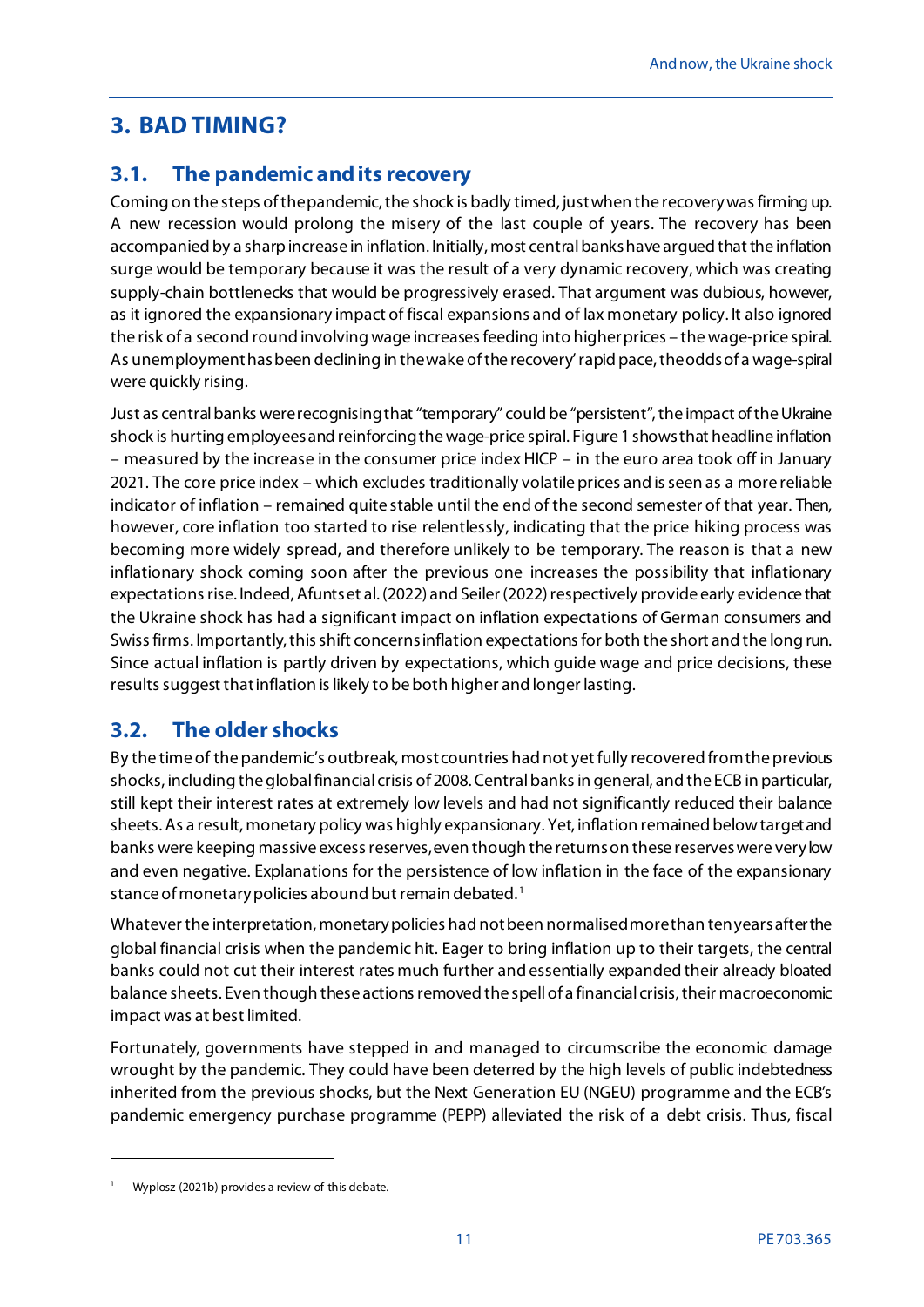policies have achieved what monetary policy alone could not: they powerfully raised demand and inflation started to climb. However, with rapid post-pandemic dissaving by consumers, the resulting boost to demand proved too much for a slower supply response hampered by a host of bottlened is along the global production chains.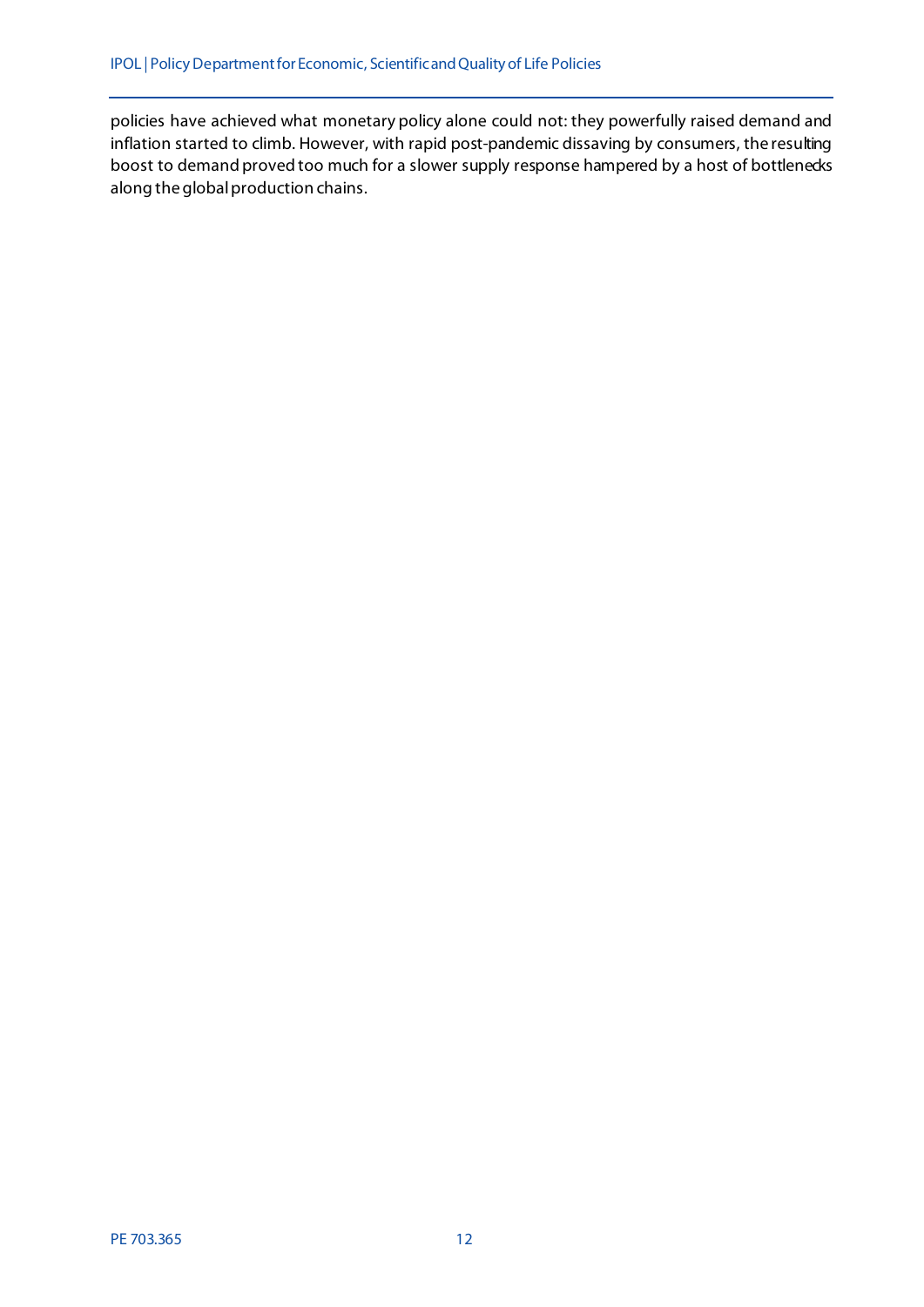## <span id="page-14-0"></span>**4. IMPLICATIONS FOR MONETARY POLICY**

#### <span id="page-14-1"></span>**4.1. Principles meet reality**

The generally admitted principle is that central banks should not respond to supply-side shocks. They should neither combat inflation at the risk of deepening the economic slowdown nor support growth at the risk of fuelling inflation. They should also make clear that they will not ratify the secondary development of a wage-price spiral, even at the cost of mounting unemployment. Keeping inflation expectations anchored is seen asthe yardstick of an adequate stance.

This is a "blue sky" principle, corresponding to a situation where the shock affects an otherwise wellbalanced economy. As argued in the previous section, this is not the case. Before the invasion, most central banks were starting to normalise. They were reducing QE interventions and policy interest rate increases were either under way or planned. The principle implies that normalisation should proceed as intended, with no interference from the Ukraine shock. In practice, however, such a clean separation is impossible, for the following three reasons:

- First, the Ukraine shock is not a pure supply shock, it also includes a weakening of demand. Monetary policy is meant to deal with demand shocks. This would call for a slowdown of normalisation.
- Second, the inflation surge that preceded the war in Ukraine was also driven by a mix of supply and demand shocks. Supply was being restrained by supply chain disruptions and by a progressive restart of activity. Demand was being driven by dissaving as customers caught up with delayed spending and firms were also catching up on investment. Central banks indeed argued that they should not respond to the transitory supply restraints and were keen to let the resumption of demand run its course in order to bring GDPs back to their pre-pandemic levels. This view was correct, except that it assumed that there would be no secondary effects, essentially the wage-price spiral. Increasingly tight labour markets settled the debate.
- Third, before the Ukraine shock, the central banks correctly argued that the normalisation process would be guided by data. They would raise interest rates and gradually shift to QT, calibrating their actions according to the evolution of inflation and growth. In other words, they intended to proceed with pragmatism as they deal with an unprecedented situation. The Ukraine shock is perturbating this approach because the data will combine the previous trends and the effects of the Ukraine shock. It is one thing to stick to a flexible data-dependent normalisation plan and another thing to disentangle the previous trend from the impact of the new shock.

An example can illustrate this issue. We do not yet have reliable data for the post-Ukraine shock period. [Figure 4](#page-15-1) instead displays forecasts collected in early April by the ECB among professional forecasters, concerning inflation and economic growth. The figure shows that inflation expectations are sharply revised upward from where they stood three months before, while growth expectations are cut down. Does the difference correspond to the Ukraine shock? Some of it, probably, but views were already moving in this direction before the invasion started. Furthermore, the professionalforecasters expect these disturbances to disappear in two years, but we do not know what they expect the ECB (and the governments) to do to achieve this result.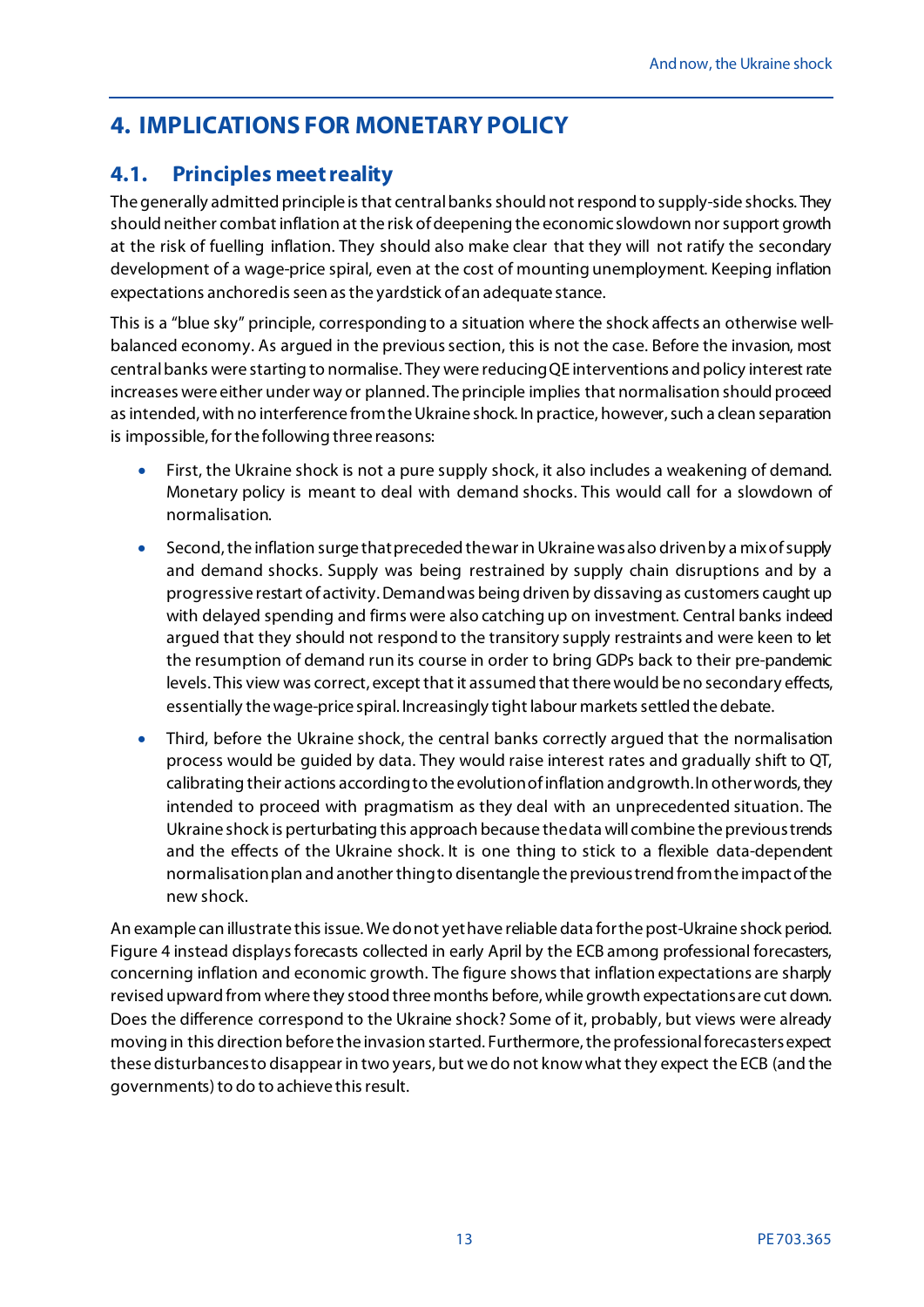

<span id="page-15-1"></span>**Figure 4. Forecasts for the euro area ofthe Ukraine shock (% per annum)**

Source: Survey of Professional Forecasters, ECB

An optimistic reading o[f Figure 4](#page-15-1) is that the inflation expectations of professional forecasters are well anchored: they trust the ECB to act in a way that brings inflation to its target within two years. This is in line with the ECB's repeated statements that keeping inflation expectations well anchored is a major objective. However, as noted in Wyplosz (2022), inflation forecasts by professionals often go astray and are significantly more optimistic than those by households and firms, which drive the wage-price spiral.

#### <span id="page-15-0"></span>**4.2. An incomplete monetary strategy**

The monetary strategy review of last year does not help. It makes it possible for the ECB to overshoot its target, as it has undershot it in recent years. This is quite unprecise, though. Is it willing to countenance a large but brief overshoot? Can the overshoot last for a few years as the previous undershoot lasted for about a decade? The ECB will need make its strategy clearer over the complicated period ahead.

Traditionally, it commits to bring inflation to its target over "the medium term". That commitment could be credible if we can assume away another unexpected shock. If a new shock occurs, it will provide an excuse for the ECB not to deliver on its commitment. Professionals will easily accept this excuse as they understand that the unexpected may happen. But the broader public's reaction is far from certain. This is not a risk that the ECB should take after many years of turmoil and missed commitments.

Instead, the ECB should explain its intentions regarding the setting of its instruments. The focus should be on the normalisation process, mainly because monetary policy effectiveness is currently limited. By missing out on normalisation after the global financial and euro area debt crises, the ECB was in a weak position when the pandemic broke out, as explained in Wyplosz (2021a), as it failed to achieve its inflation target. This is in line with Schnabl (2022) who states that "given the exceptional accommodative monetary policy measures still in place and the growing risks of inflation settling above our target over the medium term, continuing the process of policy normalisation that we started in December 2021 remains the appropriate course of action for monetary policy." She refers to the decision to phase QE out but, in contrast with Federal Reserve, she does not provide any specific strategic information on the interest rate and QT. Very recently, however, President Lagarde has announced that the policy interest rate (the deposit rate) would be brought from -0.5% to zero by the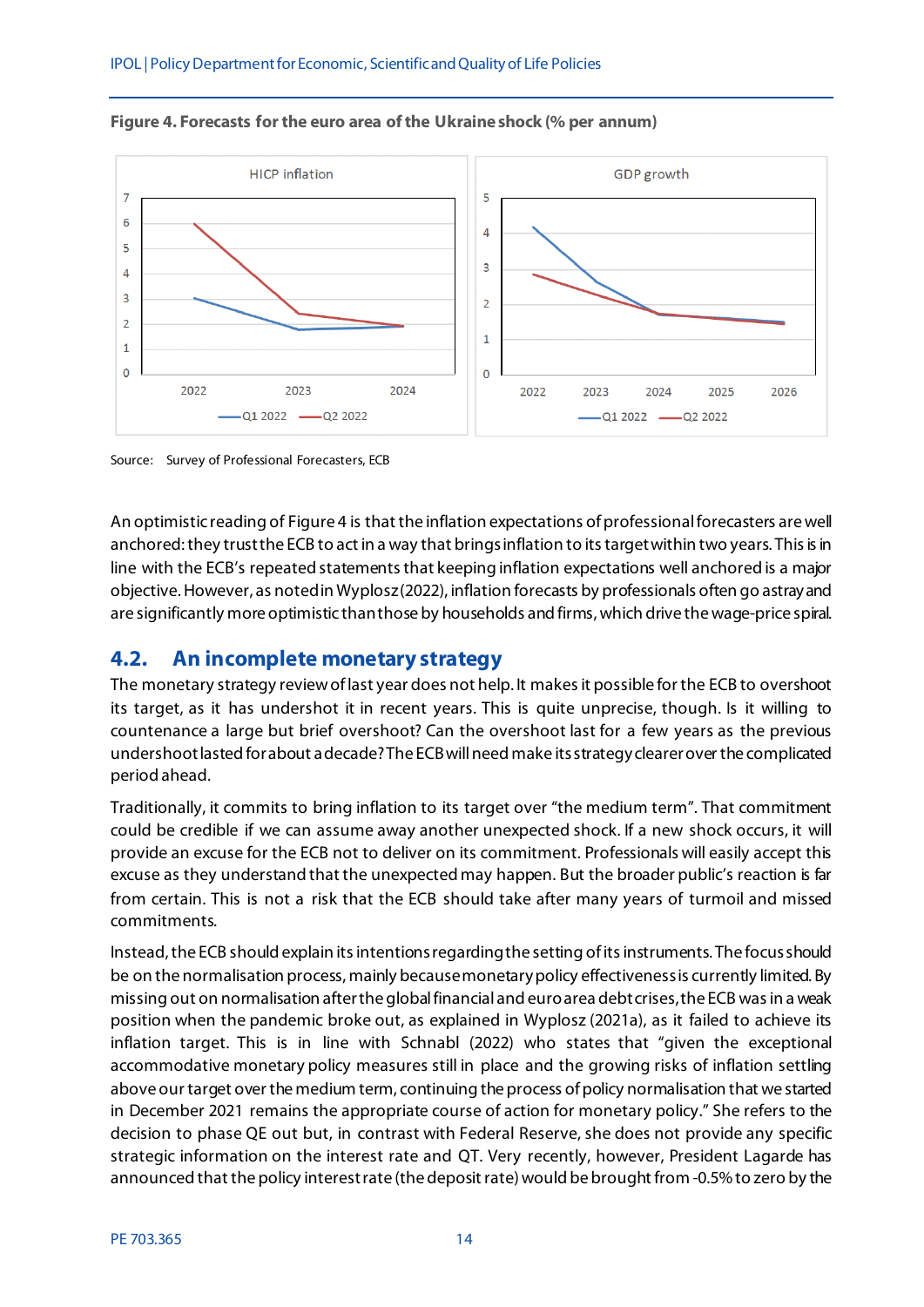end of September. Chief Economist Lane subsequently indicated that this would occur in tow steps of 0.25% each. [2](#page-16-2)

#### <span id="page-16-0"></span>**4.3. Confusion about where the policy interest rates are heading**

In particular, how far can we expect the policy interest rate to go? As long as the interest rate remains belowinflation, monetary policy remains accommodative. This will have to change. Even if the inflation surge is temporary, a return to the 2% target will not happen until after the interest rate has been raised high enough. The current market-based expectations of interest rates as embodied in the yield curve displayed i[n Figure 5,](#page-16-1) suggest interest rates below 2%. Dispelling these expectations should be the first order of business.



<span id="page-16-1"></span>**Figure 5. Europe area yield curve for AAA bonds (as of 12 May 2022)**

Assuming that the ECB intends to raise the interest rate above expected inflation, what should the inflation benchmark be[? Figure 4](#page-15-1) illustrates the challenge. Measures of expected inflation are changing by significant amounts, making any target highly unreliable. In addition, professional forecasters see a quick return to the 2% target, suggesting that this should be the benchmark. However, the forecasters have been predicting such a quick return for quite a while and they were proven wrong repeatedly. As noted above, they trust the ECB to do whatever it takes, but what does that mean, really?

That means that it is nearly impossible for the ECB to explicitly specify how far it intends to raise the interest rate. What it can do, however, is to publicly share its reasoning and acknowledge the depth of the uncertainty that it faces. This would be the natural next step after Schnabl (2022). A key advantage of clear communication is that it stands to move the longer-term interest rates, which are a key channel through which monetary policy affects the economy, in the desired direction. As the conditions change, possibly in unanticipated directions, the ECB will need to update its reasoning. Sharing this evolution with the public, will be a key condition for effectiveness.

1

<span id="page-16-2"></span><sup>2</sup> These statements can be found i[n https://www.ecb.europa.eu/press/blog/date/2022/html/ecb.blog220523~1f44a9e916.en.html](https://www.ecb.europa.eu/press/blog/date/2022/html/ecb.blog220523%7E1f44a9e916.en.html) and in [https://www.ecb.europa.eu/press/inter/date/2022/html/ecb.in220530~bc5cf9621c.en.html,](https://www.ecb.europa.eu/press/inter/date/2022/html/ecb.in220530%7Ebc5cf9621c.en.html) respectively.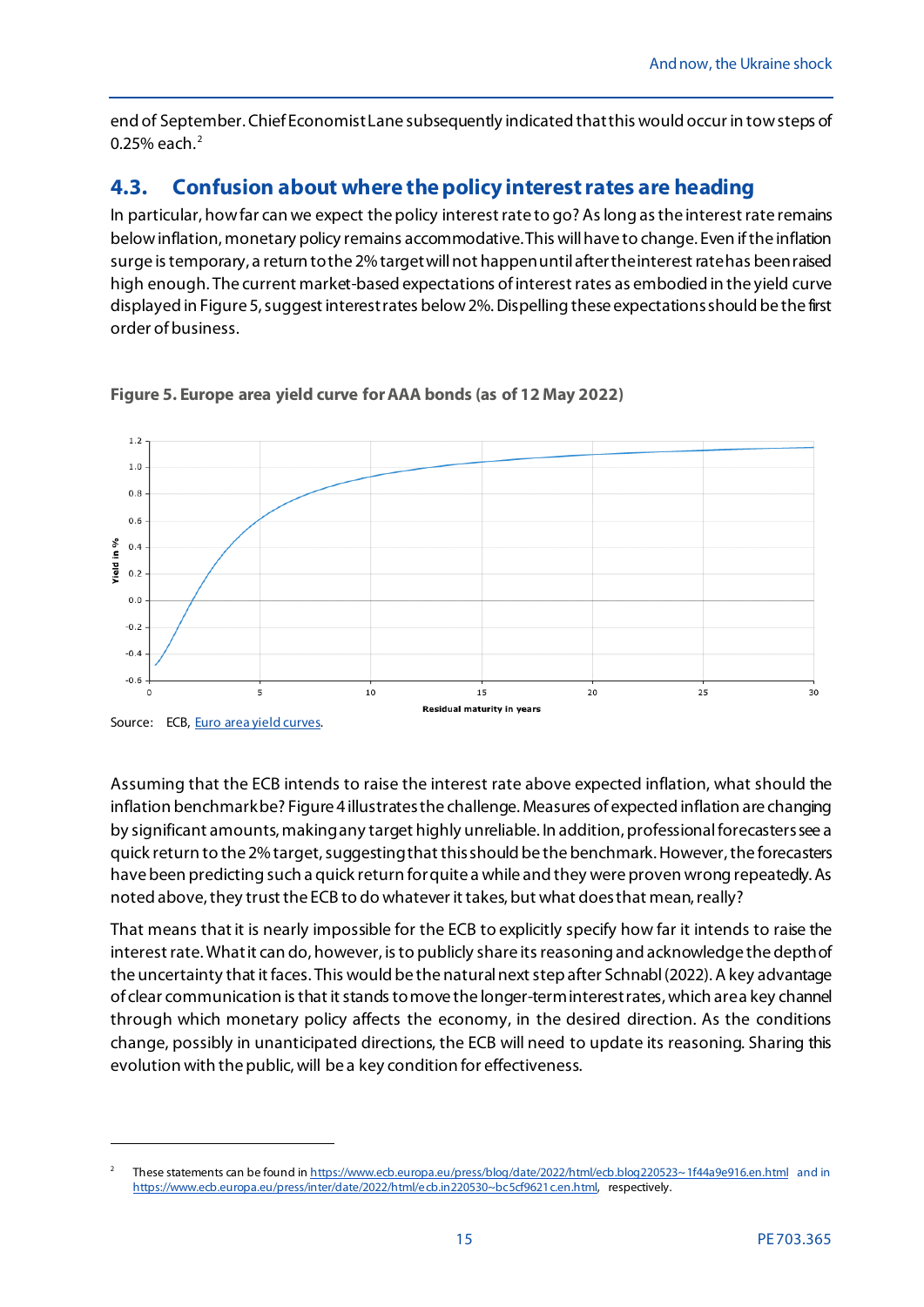#### <span id="page-17-0"></span>**4.4. Quantitative tighteningand financial stability**

QT isthe other component of normalisation. The ECB should also develop a strategy. QT will matter for financial stability – to be discussed below - and for the evolution of long-term interest rates. The large injections of central bank money through QE mean that the financial system is awash with liquidity. This abundance has allowed governments to borrow at very low interest rates but it has not triggered a rapid growth of credit to the private sector. This can be seen from [Figure 6,](#page-17-1) which displays the evolution of the monetary base of the Eurosystem (roughly the size of its balance sheet) and the stock of bank credit to households and firms (non-financial corporations). Before the financial crisis, bank credit typically followed the evolutionof the monetary base more than proportionally. Since then, bank credit barely responds to QE.



<span id="page-17-1"></span>**Figure 6. The Eurosystem's monetary base and the stock of bank loans (EUR billions)**

Source: Author's computations based of data from the ECB.

Three tentative conclusions seem to be warranted. First, QE has had a limited impact on credit distribution, and hence of the level of activity. Its main effect has been to flatten the yield curve, that is to lower longer-term interest rates, which in turn has pushed share prices sharply up. Second, by symmetry, it is plausible that QT – the reversal of QE – will have a muted impact on credit growth and the level of activity. Third, there is no need for the balance sheet of the Eurosystem to be so large.

Normalisation will therefore have to include a significant shrinkage of the balance sheet. It is generally agreed that the balance sheet will not return to its pre-global financial crisis size, mainly becausebank and financial institution regulations adopted since then require them to hold more liquidity. The question is how far the balance sheet is likely to be reduced. The answer cannot be given with a great degree of precision, but the ECB can provide an order of magnitude: should it be twice (relative to GDP) what it was before the global financial crisis? Less? More? Even though the answer involves a complex set of issues, work must be undertaken to narrow down the range of possibilities and publicly discuss.

Since a key achievement of QE has been to preclude a financial crisis, could QT dangerously weaken the financial system? The the size and speed of QT could test the limits, in particular concerning the stock markets that have witnessed large increases on share prices and are now falling. Beyond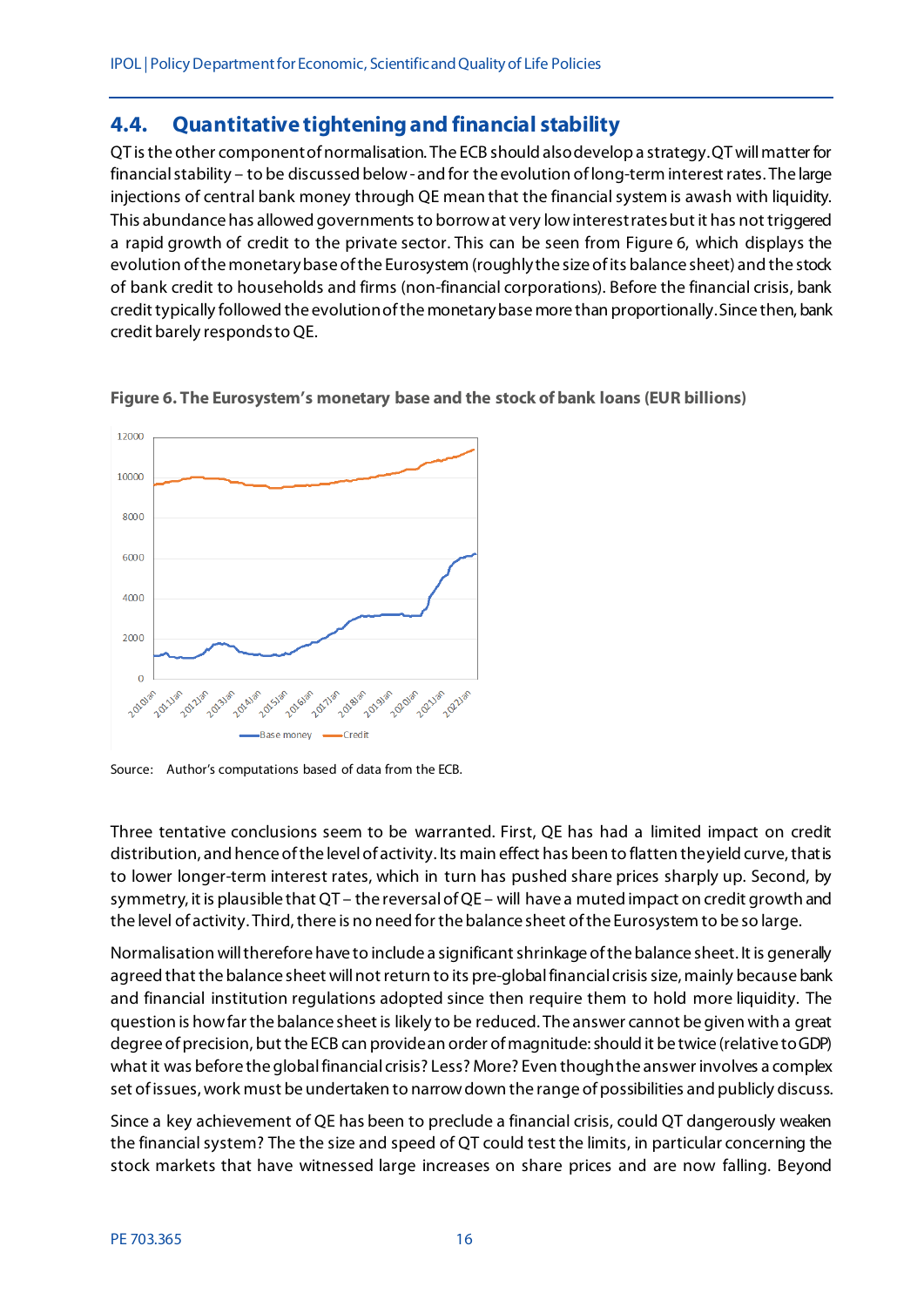assessing the ultimate size of its balance sheet, the Eurosystem needs to make preparations in case financial stability is threatened. The strategy review has recognised that the ECB is in charge of financial stability, but it has provided limited information about what it would mean in practice. For example, falling share prices are not necessarily systemic in the sense that they seriously affect ordinary citizens. Should the ECB suspend the reduction of its balance sheet in that case? Normalisation requires that this issue be examined in detail.

A particularly important aspect of financial stability is the sharp increase in public debts over the last years. Governments have been able to borrow large amounts at very low interest rates, even at negative rates. Normalisation should lead to significantly higher rates, which stand to fragilise countries with very large public debts. The risk here is that normalisation be postponed to avoid a return of financial fragmentation within the euro area. As explained in Wyplosz (2021a), this would represent a dangerous instance of fiscal dominance, which may require collective action by the Member States. Again, this possibility must be anticipated, as discussed in the following section.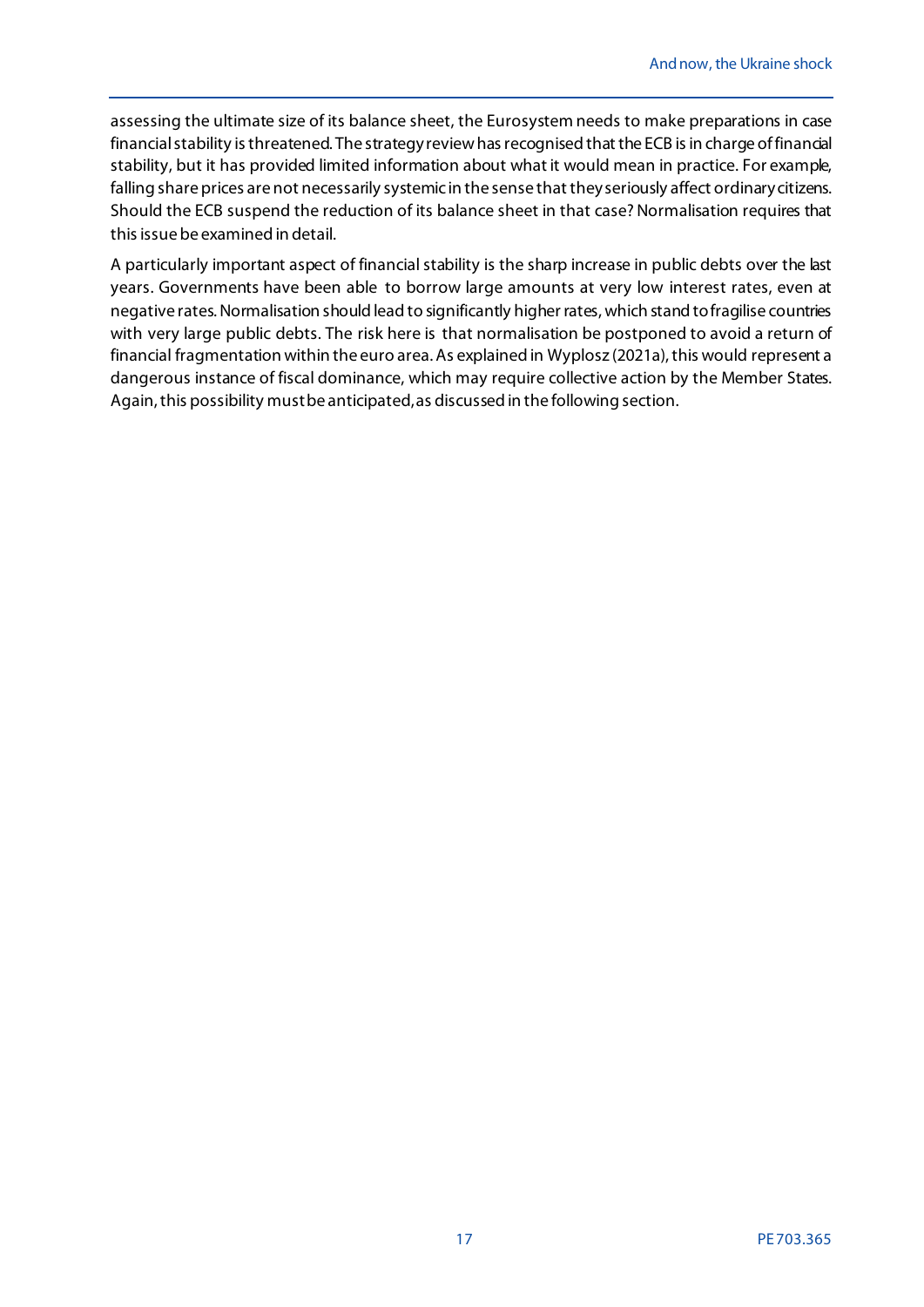### <span id="page-19-0"></span>**5. IMPLICATIONS FOR FISCAL POLICY**

In normal times, the ECB would deal with the inflation surge and governments would not have to be involved in any way. However, a war on the European soil is a major geopolitical event, which concerns, first and foremost, the European governments. This was already the case with the pandemic. In fact, in both events, the central bank is merely playing a secondary role, focusing on its core objectives of price and financial stability.

Governments are involved in the diplomatic, military, humanitarian and migration aspects of the shock. From a purely economic perspective, they also must deal with both the supply and demand effects. The supply side shock disrupts production and cuts into the purchasing power of citizens, especially the less well-off. The demand shock is contractionary, which could directly concern monetary policy if it were not taking place in an inflationary context, as explained above.

Diplomacy, defence and income distribution are all national competences in the EU power-sharing organisation. Humanitarian assistance and migration are a shared competence, which has proved difficult to coordinate in the past. This time however, the governments are cooperating quite closely. The economic implication of these policies is that they entail increases in public spending at a time when most budgets already are in deficits. In addition, spending on climate change should also increase. Unless spending on other programmes is reduced or taxes are raised, the deficits are unlikely to be reduced.

During the pandemic crisis, the ECB has increased its monetary base by more than the deficits of member countries. In order to do so, it purchased debt instruments on the financial markets, paying with newly created money. Much of its acquisitions concerned national public debts so that, indirectly, it financed roughly all the deficits in 2020 and 2021. The end of QE implies that governments will have to borrow from the markets to cover their deficits.

[Figure 7](#page-20-0)displays the cumulated purchases by the Eurosystem of assets, most of which are public debts. It also shows the estimated share of existing public debts held by the Eurosystem, which reached 40% at the end of 2021. Removing public debts from the financial markets effectively suspendsdebt service since governments pay interest to their central banks, which in turn transfer their profits back to their governments.[3](#page-19-1)When QT starts, the amounts of public debts held in the financial markets will increase, effectively increasing debt service. This represents a potential challenge for the more highly indebted governments.

With one exception, the Eurosystem purchases national public debts in proportion to each country's "key", its share of ownership of the ECB. Interest received on these debt holdings is thus exactly equal to the payments of profits to member governments. This implies that asset purchases by the Eurosystem concern the same proportion of each country's public debt, thus precluding any income transfer among Member States. The exception is the PEPP created during the pandemic, which aimed at providing support to the more highly indebted governments. QT will eliminate this support, potentially putting these governments under financial pressure. The combination of higher public spending and of QT stands to worry the financial markets, which could result in financial instability.

1

<span id="page-19-1"></span><sup>&</sup>lt;sup>3</sup> When the interest rate is negative, the mechanism works in reverse but the conclusion, that the debts held by the Eurosystem are suspended, remains.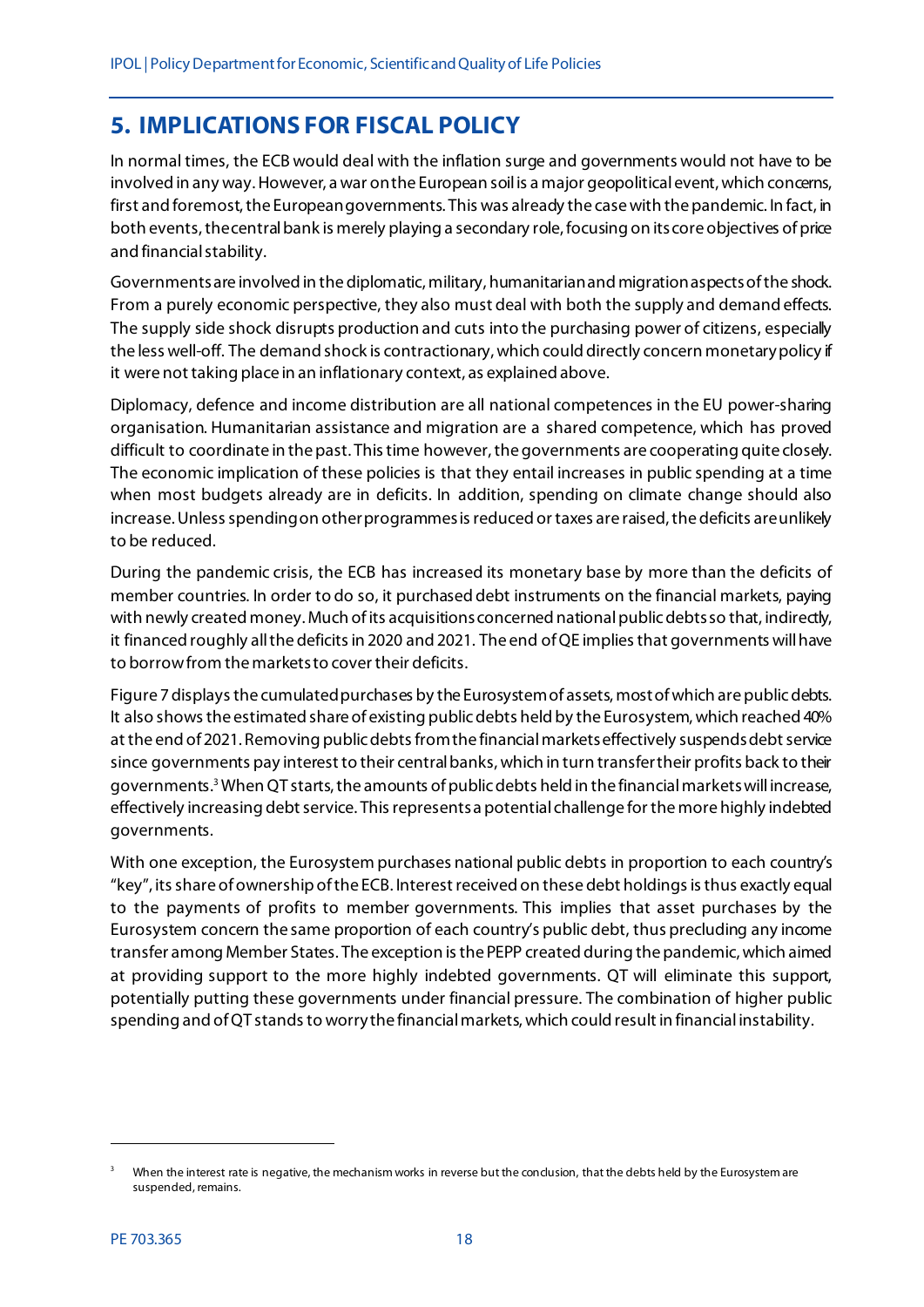

<span id="page-20-0"></span>**Figure 7. Eurosystem holdings of gross public debts**

Source: Author's calculations from ECB and European Commission data.

It is sometimes argued that the low real interest rates offer a protection against financial instability. Indeed, as a proportion of GDP, debts mechanically grow along with the interest rate and decline with the economic growth rate, both measured in nominal terms. Currently low interest rates and high inflation tend to reduce the debt/GDP ratio. Thus, the latest forecasts from the European Commission for the euro area see this ratio decline from 97.4% to 94.7% over 2022, even though the budget deficit is expected to stand at 3.7% of GDP. These forecasts assume that the interest rates will not increase by more than inflation in the short to medium run. The previous section argues that this will not be sufficient to tame inflation, which would be a case of fiscal dominance. Over the long run, it is often asserted that the interest rates will remain very low, because the natural real interest rate is structurally low, see, e.g. Blanchard and Pisani-Ferry (2022). This is possible, but equally unlikely. Evidence is weak and controversial.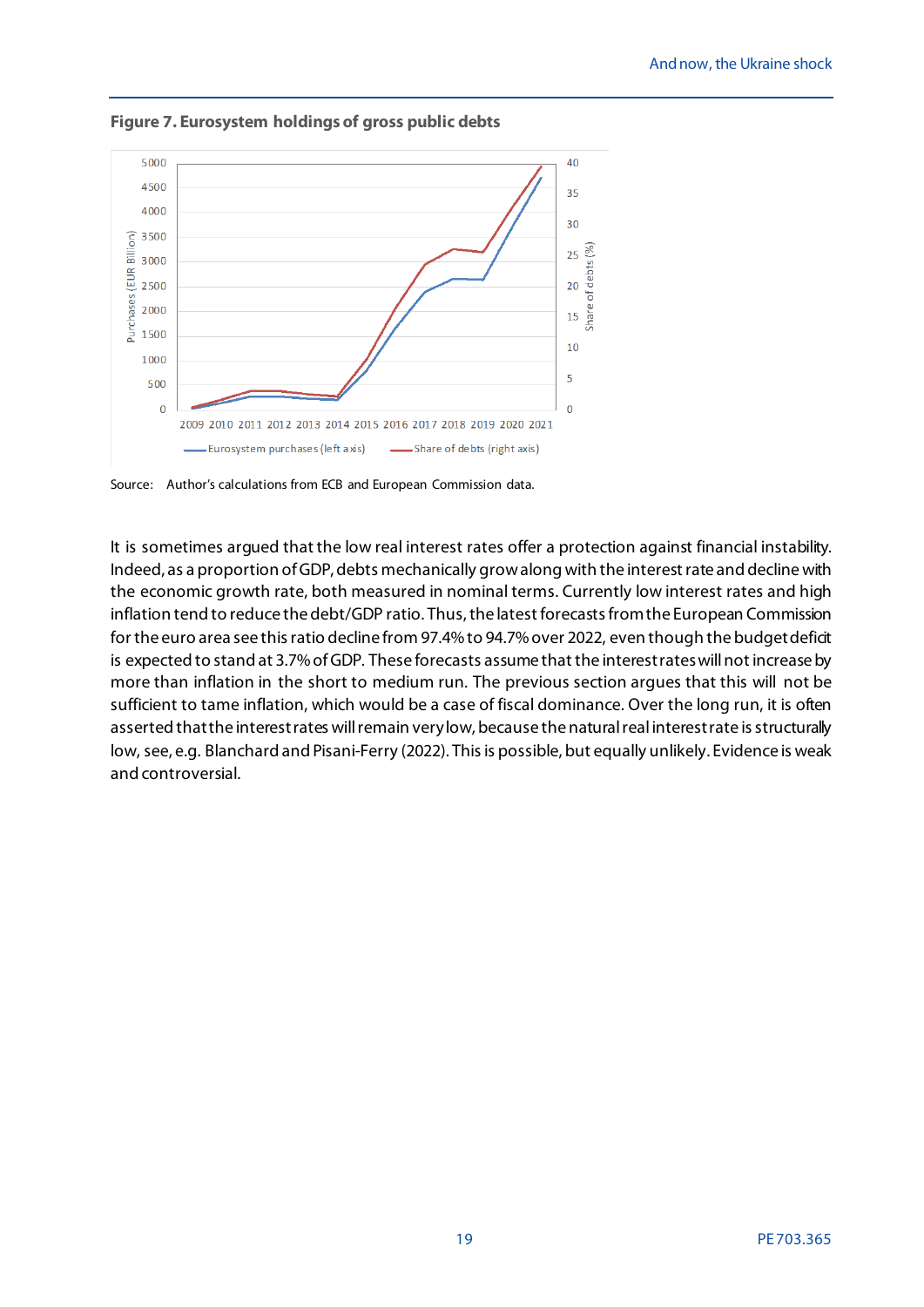#### <span id="page-21-0"></span>**6. ASYMMETRIES**

So far, the Ukraine shock has been described in its broad macroeconomic aspects. However, its effects differ across countries and, within each country, across people and across sectors of activity. These asymmetries significantly affect the desirable policy responses.

Across countries, geography plays a major role. Eastern countries face immigration pressure as Ukrainiansflee fighting. They also are more dependent on imports from Russia, chiefly energy. On both counts, this calls for more public spending. Within countries, higher energy prices affect some citizens more than others and the less well-off are not equipped to bear the costs. Firms that trade with Russia and those that have energy-intensive production processes are hit especially hard, unless they can raise their prices, which then fuels inflation. This calls for transfers, if possible targeted to those less able to cope.

Like during the pandemic, highly indebted governments will face a difficult trade-off between providing relief and deepening existing budget deficits. The possibility of sharing the burden between countries will naturally emerge. During the pandemic, the ECB has created PEEP to support some countries, while the NGEU programme has provided grants and loans. Both PEPP and NGEU were explicitly created as exceptional responses to an exceptional situation that was beyond the control of member countries. The Ukraine shock is obviously an exceptional event. A similar response is welljustified, even though the idea of transforming an exceptional collective response into a possible precedent triggersopposition.

In the case of the ECB, restarting a PEPP-style programme runs against the need to control inflation and normalise its policies, eventually through QT. Two solutions are possible. First, the Eurosystem could use QT to reduce its holdings of all public debts and then it could conduct PEPP, on a smaller scale to normalise its balance sheet, in order to acquire some specific countries' public debts. Alternatively, it could restart the outright monetary transactions (OMT) programme, pledging to support some countries' public debts to preclude the risk of fragmentation. [4](#page-21-1)

1

<span id="page-21-1"></span><sup>4</sup> OMT was created in 2012, in the midst of the euro area debt crisis. The "whatever it takes" statement by President Draghi was sufficient to bring the crisis to its end, without any actual intervention.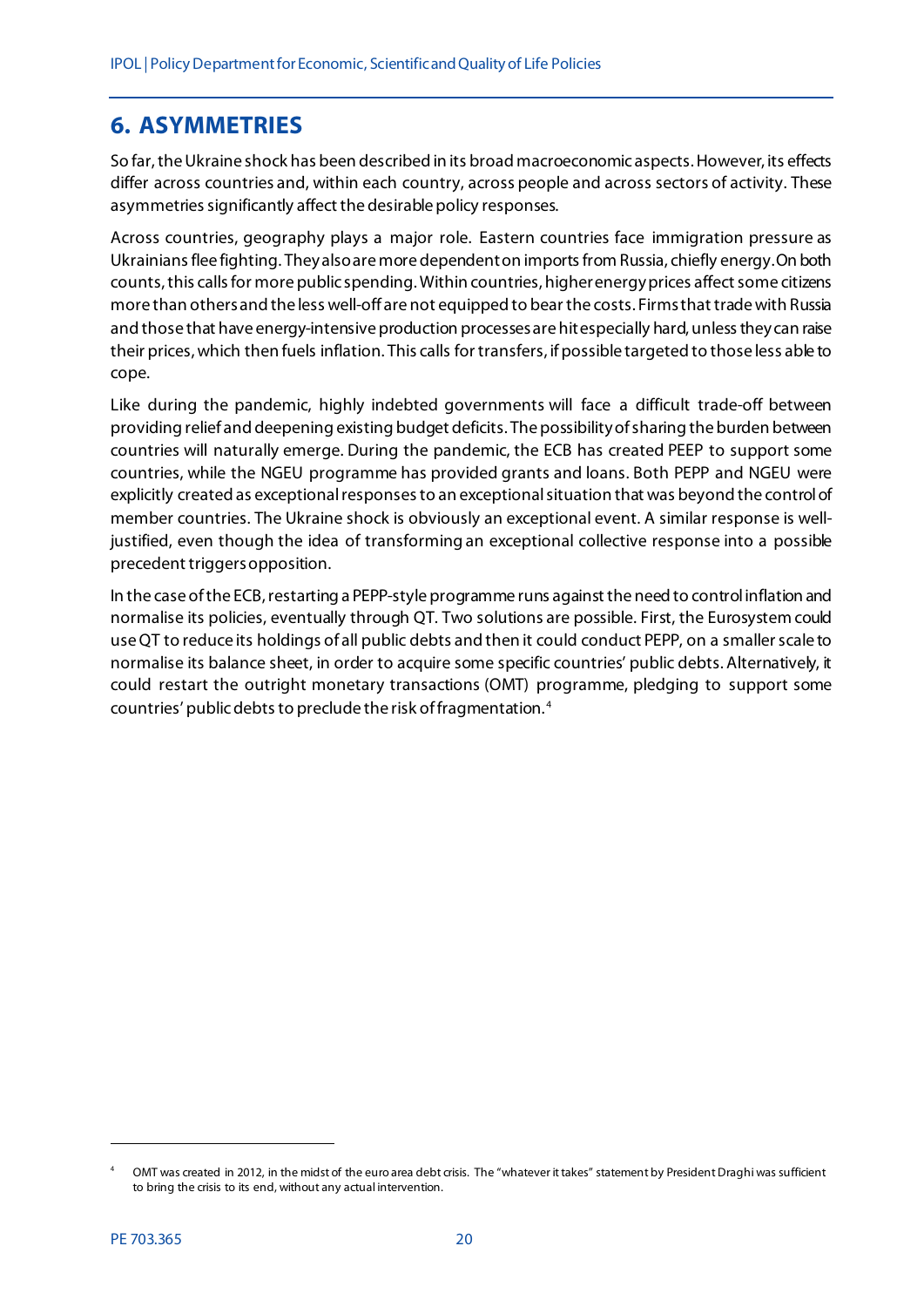### <span id="page-22-0"></span>**7. THE EXCHANGE RATE AND INTERNATIONAL ISSUES**

[Figure 8](#page-22-1) shows that the effective exchange rates<sup>[5](#page-22-2)</sup> of the US dollar and of the euro have little changed during the pandemic and since the invasion of Ukraine. At the broad level, the reason is that the economic impact of these momentous shocks is reasonably similar. Since 2021, the dollar has appreciated a little, while the euro has slighted depreciated. This reflects the fact that the Federal Reserve has changed its stance earlier than the ECB, and seems intent to raise its interest rate more forcefully. The recent acceleration of the real appreciation of the dollar reflects the strength of inflation in the US. The Ukraine shock is weaker in the US than in Europe. On the other hand, the ECB will have to catch up with the Federal Reserve on normalisation, which could mean a small reversal of euro depreciation.



<span id="page-22-1"></span>**Figure 8. Nominal and real effective exchange rates (Index: 2010 = 100)**

Source: Bank for International Settlements, **Effective exchange rate indices**.

1

The stability of exchange rates indicates that, so far, at least, there is no hint of a serious instability in international financial markets. In recognition of the asymmetric impact of the Ukraine shock on central and European countries, the ECB has extended until January 2023 its swap/repo lines that had been put in place at the outset of the pandemic and were expiring at end of March. This is a precautionary step with no immediate effect and no particular significance beyond a confirmation that the ECB remains mindful of the role of the euro in its neighbourhood.

<span id="page-22-2"></span>The effective exchange rate looks at the average change of each currency relative to a large number of trading partners, weighting each bilateral rate according to the importance of bilateral trade.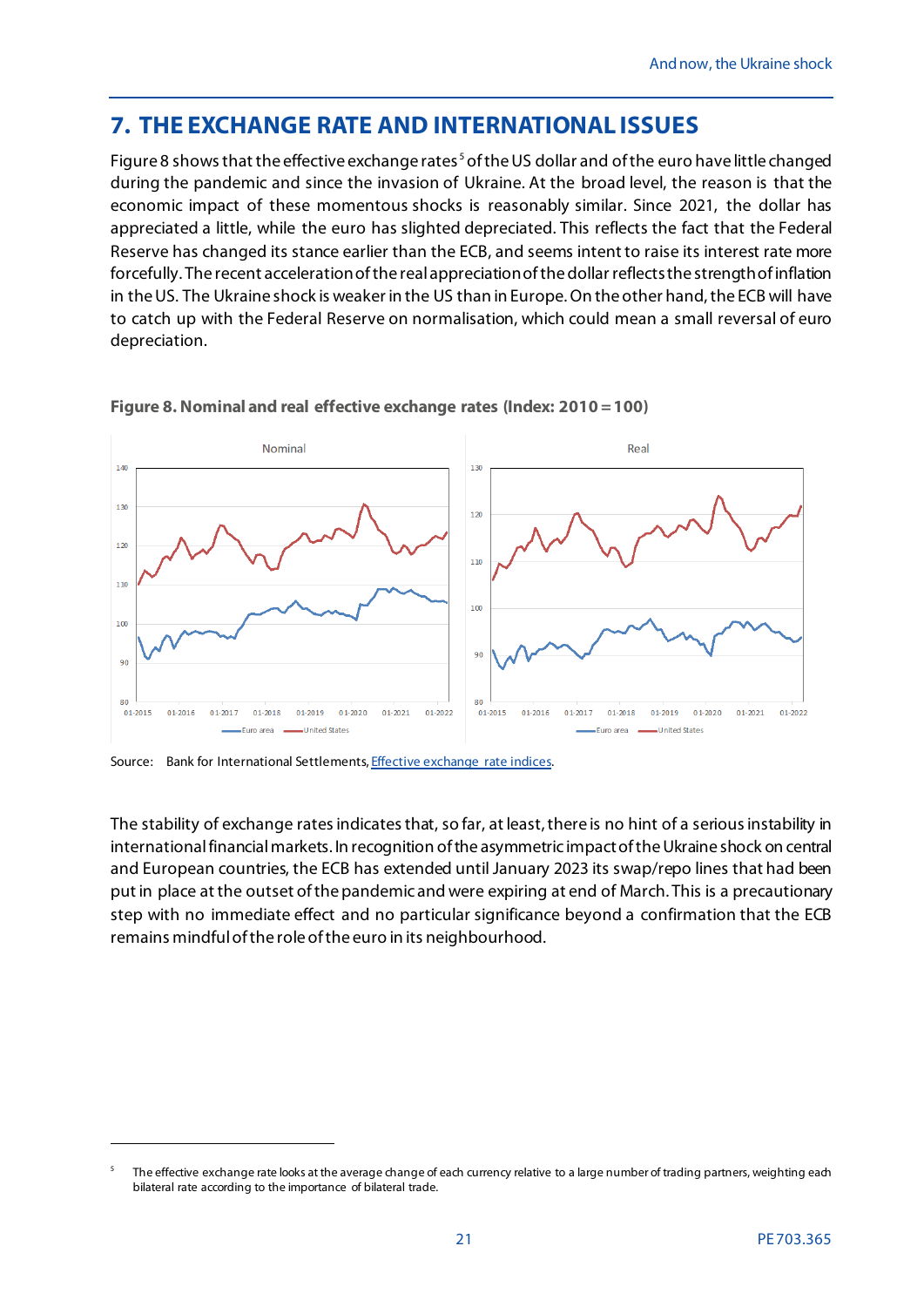## <span id="page-23-0"></span>**8. CONCLUSION**

The succession of crises faced by the euro area and the world has made the task of the ECB significantly more complicated. The Ukraine shock is no exception. It adds to the inflation already under way and it has a contractionary impact. On both counts, it raises the odds that fighting inflation will lead to a recession.

It is partly a supply shock, which central banks are not supposed to react to, unless wage and price second-round increases take a hold. It comes on the footsteps of the post-COVID-19 inflation surge, partly a supply shock. The surge has not been foreseen and is still under way, with likely second-round effects under way. As it is practically impossible to untangle the impacts, direct and secondary, ofthese two supply shocks, the ECB will need to develop a clear and transparent reasoning. More than ever, candid communication will be a condition for effectiveness.

The Ukraine shock may also include demand effects if the consumers are concerned enough by the unfolding events to cut spending, with a knock-on effect on investment expenditures by firms. As it focuses on its primary objective of price stability, the ECB is unlikely to try to alleviate this shock. The task of protecting the most adversely hit people belongs to governments.

A key objective of the post-pandemic recovery is to normalise monetary policy. The ECB should not be derailed from this endeavour. It should raise its interest rate back to positive territory. Based on current forecasts, driven by ECB pronouncements, the interest rate is not expected to be raisedenough to bring inflation down to target. At stake is the risk that inflation becomes entrenched because of secondary effects resulting into a wage-price spiral increasingly more difficult to break. The development of such a spiral raises the odds that the Ukraine shock quickly adds to the wage-price spiral. It would greatly help if the ECB would provide a detailed analysis of how far it sees the interest rate rising.

Normalisation also involves shrinking the ECB's balance sheet through QT. This is bound to have a contractionary effect, but most likely a small one. The risk is that QT fragilises the financial markets, which have sailed through the pandemic crisis thanks to abundant liquidity. A correction of financial exuberance, fuelled by low-for-long interest rates, is part and parcel of normalisation. Unless the correction threatens the real economy, the ECB may not want to change its QT strategy. It should clarify this issue.

Finally, highly indebted governments may struggle when interest rates rise and the ECB starts selling the public debts that it acquired during QE. The natural solution, to aim at budget surpluses, may often be at out of reach as governments need to raise spending on health, defence, inequality and climate change. The threat of a new debt crisis is real, and the ECB will not be able to look in the opposite direction.

Given the massive level of uncertainty on all these issues, the ECB cannot expect to have worked out solutions for each of them. Yet, it should resist the temptation to keep all its options open by not discussing its intentions. The financial markets need to reduce the range of possibilities. Governments, which will be involved one way or another, must prepare their own actions and understand the limits of monetary policy. The public at large will not want to be surprised as it has been by the inflation surge. The European Parliamentshould want to know how the ECB appraises the huge challenges that it faces.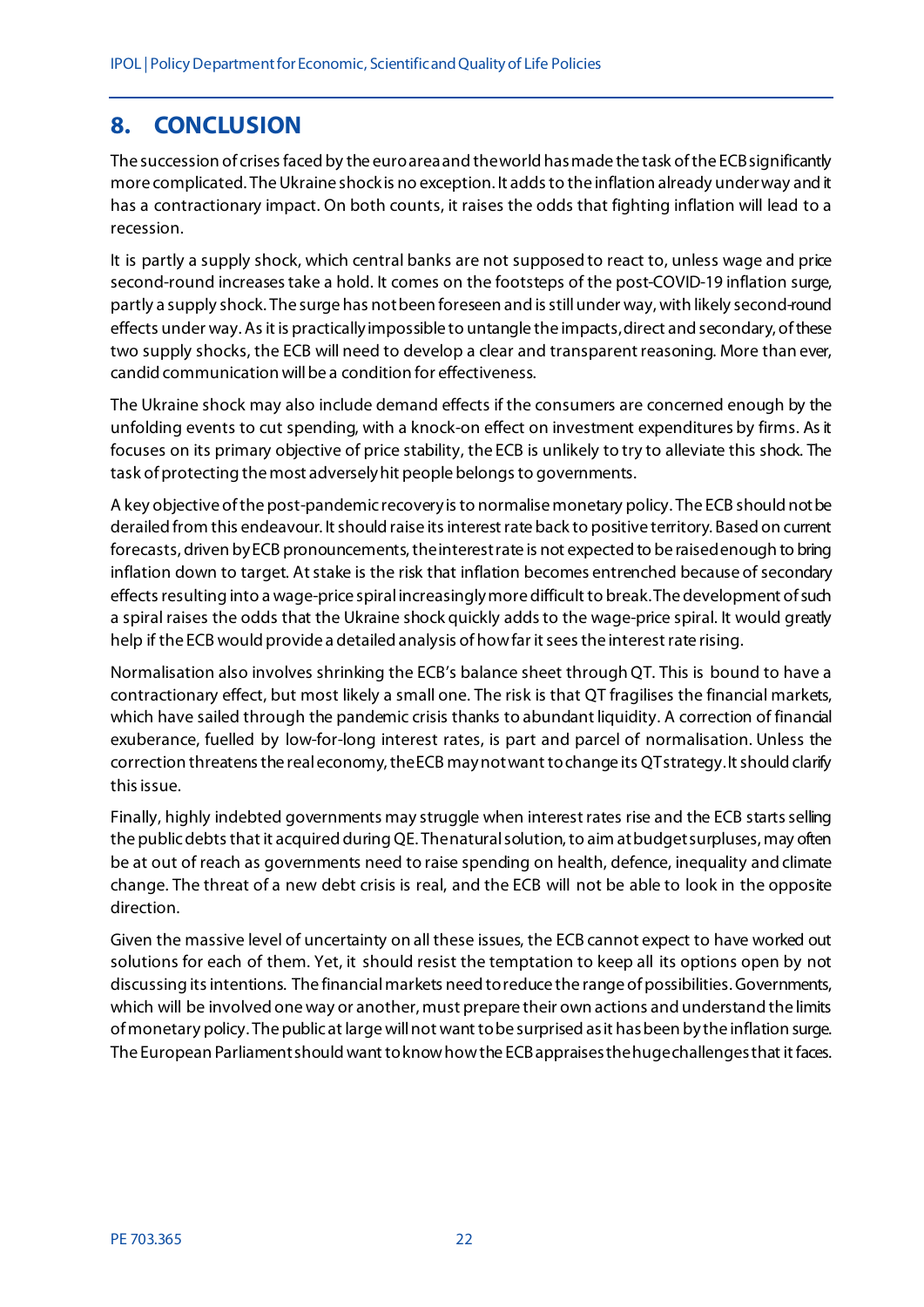#### <span id="page-24-0"></span>**REFERENCES**

- Afunts, G., Cato, M., Helmschrott, S. and Schmidt, T. (2022) "Russia's invasion of Ukraine has led to higherinflation expectations of individuals in Germany", *VoxEU*. [https://voxeu.org/article/russia-s](https://voxeu.org/article/russia-s-invasion-ukraine-has-raised-germans-inflation-expectations)[invasion-ukraine-has-raised-germans-inflation-expectations](https://voxeu.org/article/russia-s-invasion-ukraine-has-raised-germans-inflation-expectations)
- Blanchard, O.J. and Pisani-Ferry, J. (2022) "Fiscal support and monetary vigilance: Economic policy implications of the Russia-Ukraine war for the European Union", *Policy Brief* 22-5, Peterson Institute for International Economic[s. https://www.piie.com/sites/default/files/documents/pb22-5.pdf](https://www.piie.com/sites/default/files/documents/pb22-5.pdf)
- Gros, D. (2022) "How to solve Europe's Russian gas conundrum with a tariff", *VoxEU*. <https://voxeu.org/article/how-solve-europe-s-russian-gas-conundrum-tariff>
- Lane, P. (2022) "The euro area outlook: some analytical considerations", Speech at Bruegel. [https://www.ecb.europa.eu/press/key/date/2022/html/ecb.sp220505~dcbd30ecb6.en.html](https://www.ecb.europa.eu/press/key/date/2022/html/ecb.sp220505%7Edcbd30ecb6.en.html)
- Schnabl, I. (2022) "Managing policy trade-offs", Speech at the European House-Ambrosetti workshop", ECB. [https://www.ecb.europa.eu/press/key/date/2022/html/ecb.sp220402~9af4336c23.en.html](https://www.ecb.europa.eu/press/key/date/2022/html/ecb.sp220402%7E9af4336c23.en.html)
- Seiler, P. "The Ukraine war has raised long-term inflation expectations", *VoxEU*. <https://voxeu.org/article/ukraine-war-has-raised-long-term-inflation-expectations>
- Sturm, J. (2002) "The simple economics of a tariff on Russian energy imports", *VoxEU*. <https://voxeu.org/article/simple-economics-tariff-russian-energy-imports>
- Wyplosz, C. (2021a) "What about policy normalisation?", Monitoring Dialogue Papers, The European Parliamen[t. https://www.europarl.europa.eu/cmsdata/239415/2b\\_QA0921371ENN.pdf](https://www.europarl.europa.eu/cmsdata/239415/2b_QA0921371ENN.pdf)
- Wyplosz, C. (2021b) "The ECB's new definition of price stability: better but short of specifics", Monitoring Dialogue Papers, The European Parliament. [https://www.europarl.europa.eu/RegData/etudes/IDAN/2021/695473/IPOL\\_IDA\(2021\)695473\\_EN.pdf](https://www.europarl.europa.eu/RegData/etudes/IDAN/2021/695473/IPOL_IDA(2021)695473_EN.pdf)
- Wyplosz, C. (2022)"Communication is not just talking", MonitoringDialogue Papers, The European Parliament. [https://www.europarl.europa.eu/RegData/etudes/IDAN/2022/703440/IPOL\\_IDA\(2022\)703440\\_EN.pdf](https://www.europarl.europa.eu/RegData/etudes/IDAN/2022/703440/IPOL_IDA(2022)703440_EN.pdf)